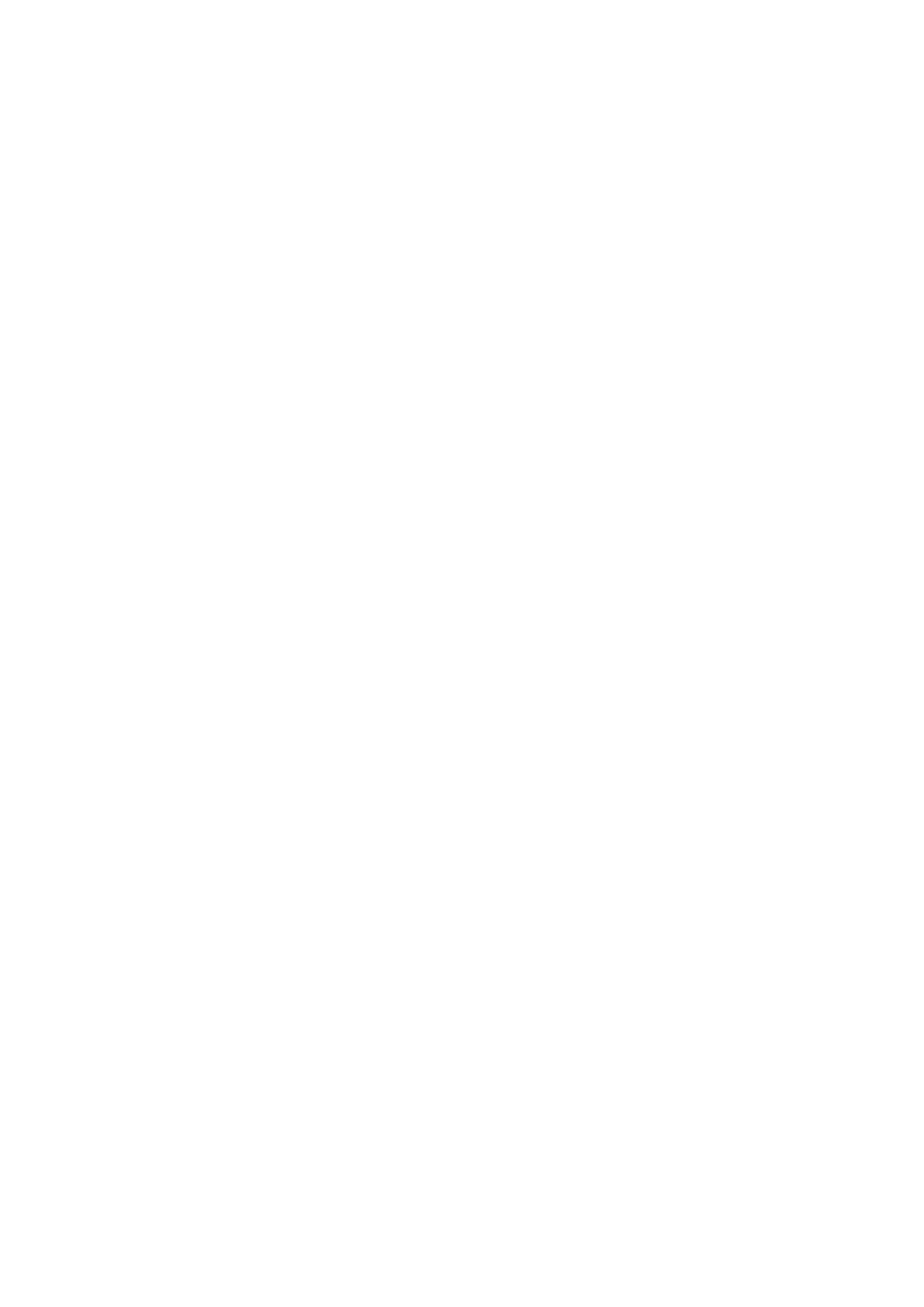# **Table of Contents**

These Pointers for Policy Development are drawn from the Thematic Review of Tertiary Education, which covered tertiary education policies in 24 countries. The findings of this review are presented in *Tertiary Education for the Knowledge Society*, published in September 2008.

Background reports prepared by 21 countries, *Reviews of Tertiary Education* in 14 countries and other documents of the review are also available on the OECD website [www.oecd.org/edu/tertiary/review.](http://www.oecd.org/edu/tertiary/review)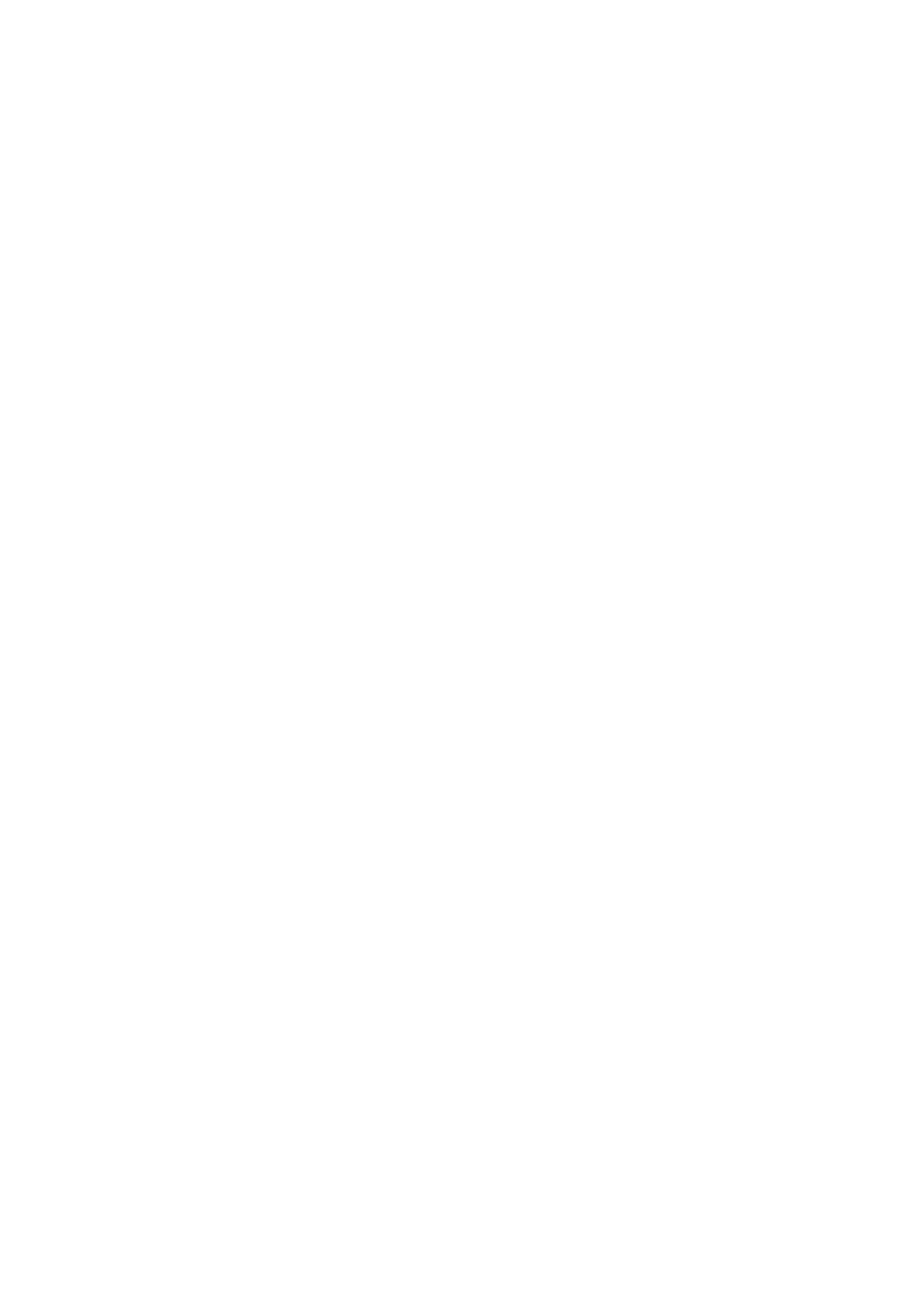

# **Main challenges and policy directions in tertiary education**

# **MAIN CHALLENGES IN TERTIARY EDUCATION**

- $\triangleright$  Articulating clearly the nation's expectations of the tertiary education system and aligning priorities of individual institutions with the nation's economic and social goals. Creating coherent systems of tertiary education, finding the proper balance between governmental steering and institutional autonomy and developing institutional governance arrangements to respond to external expectations.
- $\triangleright$  Ensuring the long-term financial sustainability of tertiary education, devising a funding strategy consistent with the goals of the tertiary education system and using public funds efficiently.
- $\triangleright$  Strengthening quality of tertiary education by developing quality assurance mechanisms for accountability and improvement, generating a culture of quality and transparency and adapting quality assurance to diversity of offerings.
- $\triangleright$  Ensuring equality of opportunities in tertiary education, devising cost-sharing arrangements which do not harm equity of access and improving the participation of the least represented groups.
- Fostering research excellence and its relevance, building links with other research organisations, the private sector and industry and improving the ability of tertiary education to disseminate the knowledge it creates.
- $\triangleright$  Ensuring an adequate supply of academics, increasing flexibility in the management of human resources and helping academics to cope with the new demands.
- $\triangleright$  Including labour market perspectives and actors in tertiary education policy, ensuring the responsiveness of institutions to graduate labour market outcomes and providing study opportunities for flexible, workoriented study.
- Designing a comprehensive internationalisation strategy in accordance with country's needs, ensuring quality across borders and enhancing the international comparability of tertiary education.

#### **MAIN POLICY DIRECTIONS FOR TERTIARY EDUCATION**

Across OECD countries some main policy directions emerge to address the above challenges. In some countries, many of these policy directions are already being pursued. In other countries they may be less relevant because of different social, economic and educational structures and traditions.

Many of these policy directions are inter-related. Tackling one area without taking account of this will lead to only partial results. Even so, it is difficult to address all areas at once and resource constraints mean that tradeoffs are inevitable.

Main policy directions are:

- $\triangleright$  Steering tertiary education: setting the right course
- $\triangleright$  Matching funding strategies with national priorities
- $\triangleright$  Assuring and improving quality
- $\triangleright$  Achieving Equity
- $\triangleright$  Enhancing the role of tertiary education in research and innovation
- $\triangleright$  Academic career: adapting to change
- $\triangleright$  Strengthening ties with the labour market
- $\triangleright$  Shaping internationalisation strategies in the national context
- $\triangleright$  Implementing tertiary education policy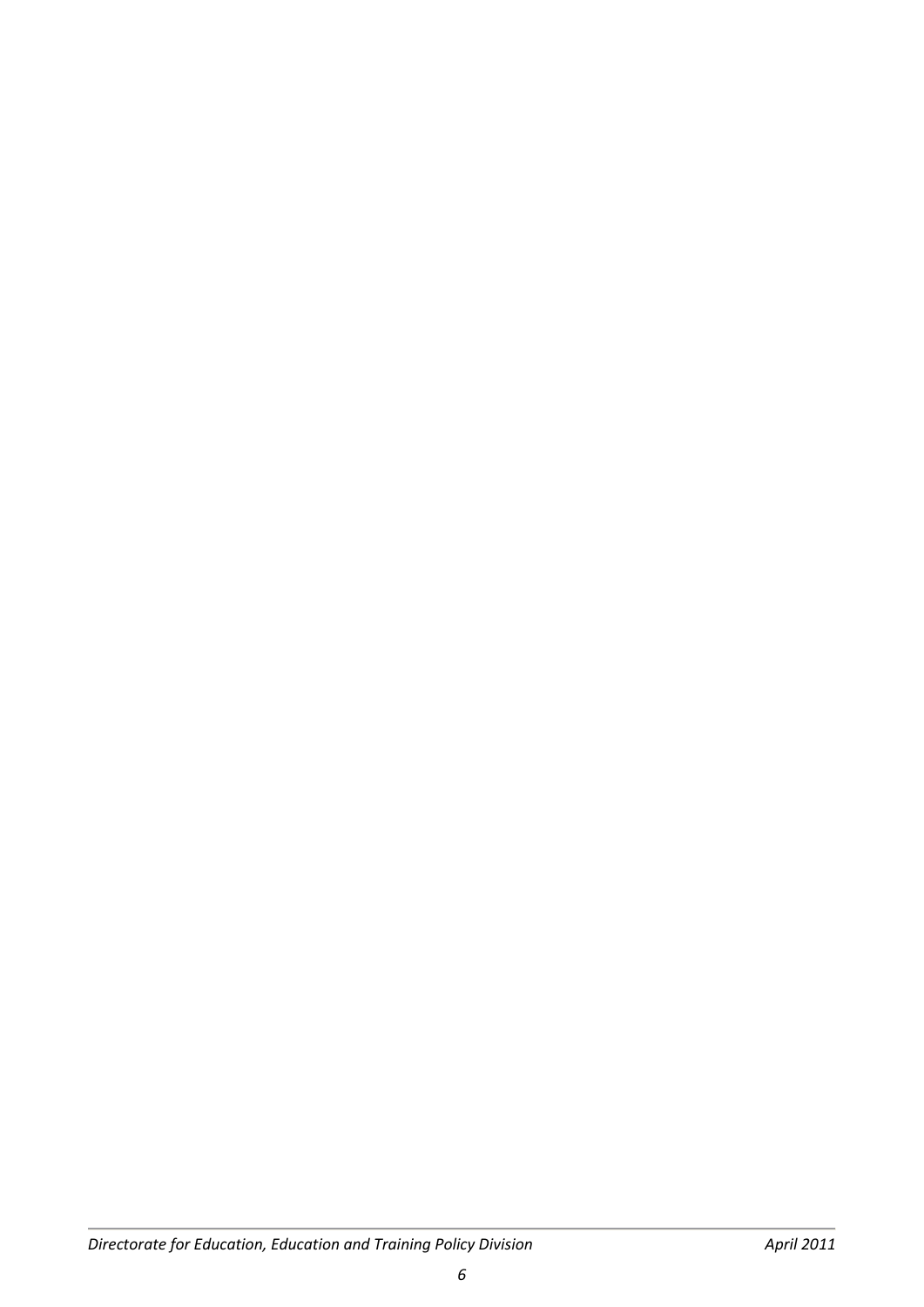

# **Steering tertiary education**

# **DEVELOP A COHERENT STRATEGIC VISION FOR TERTIARY EDUCATION**

- $\triangleright$  Undertake a systematic national strategic review of tertiary education and produce a clear statement of its strategic aims
- $\triangleright$  Communicate vision for tertiary education clearly and effectively so that all relevant parties see the role that they should play within the broader policy framework
- $\triangleright$  Draw on a comprehensive advisory body to establish strategic aims for tertiary education
	- create a body, e.g. a National Council or Forum of Tertiary Education, to assist with the integration of strategic leadership, policy planning and co-ordination among the main actors
	- strengthen this body by involving international experts to provide an international perspective on problems faced by tertiary education and examine ways of addressing them

# **ESTABLISH SOUND INSTRUMENTS FOR STEERING TERTIARY EDUCATION**

- $\triangleright$  Ensure that the capabilities of tertiary education authorities keep pace with changing responsibilities
	- strengthen tertiary education authorities' capacities in data collection and analysis, policy experimentation and policy analysis
	- $-$  reinforce the steering capacity of tertiary education authorities through the development and administration of financing instruments and the review and monitoring of outcomes
- $\triangleright$  Develop steering instruments to establish a balance between institutional autonomy and public accountability
	- Possible ways are performance contracts, performance-related funding or targeted funding
	- avoid detailed annual reporting requirements in favour of tailor-made strategic forms of accountability
- $\triangleright$  Use institutional competition and student choice to help improve quality and efficiency and to achieve stronger performance from the tertiary system

# **ENSURE COHERENCE OF THE TERTIARY EDUCATION SYSTEM WITH EXTENSIVE DIVERSIFICATION**

- $\triangleright$  Grasp the benefits of wider and more flexible diversification among tertiary institutions
	- $-$  clearly define the mission and profile of individual institutions in accordance with this diversification strategy
	- $-$  establish a clear and positive vision of professional/vocational tertiary education either as a distinct sector or as a specialisation of some institutions within a unitary system
	- $-$  establish a set of supporting changes to accreditation, quality assurance, human resource management and governance structures and policies to reflect the distinct mission of individual institutions
- $\triangleright$  Avoid the fragmentation of the tertiary education system
	- ensure co-ordination mechanisms between tertiary education institutions
	- improve the ways in which institutions collaborate to create a more coherent system
- $\triangleright$  In systems with vocationally-oriented sectors, ensure that mechanisms exist to discourage academic drift
	- $-$  ensure sufficient rewards to discourage academic drift
	- $-$  ensure that vocational institutions understand that they are expected to stick to their vocational mission
	- grant accreditation to award degrees when education provision meets labour market demand
- $\triangleright$  Limit barriers to entry, assess contribution of individual institutions through quality assurance arrangements and remove burdensome administrative requirements that discourage entry by either public or private institutions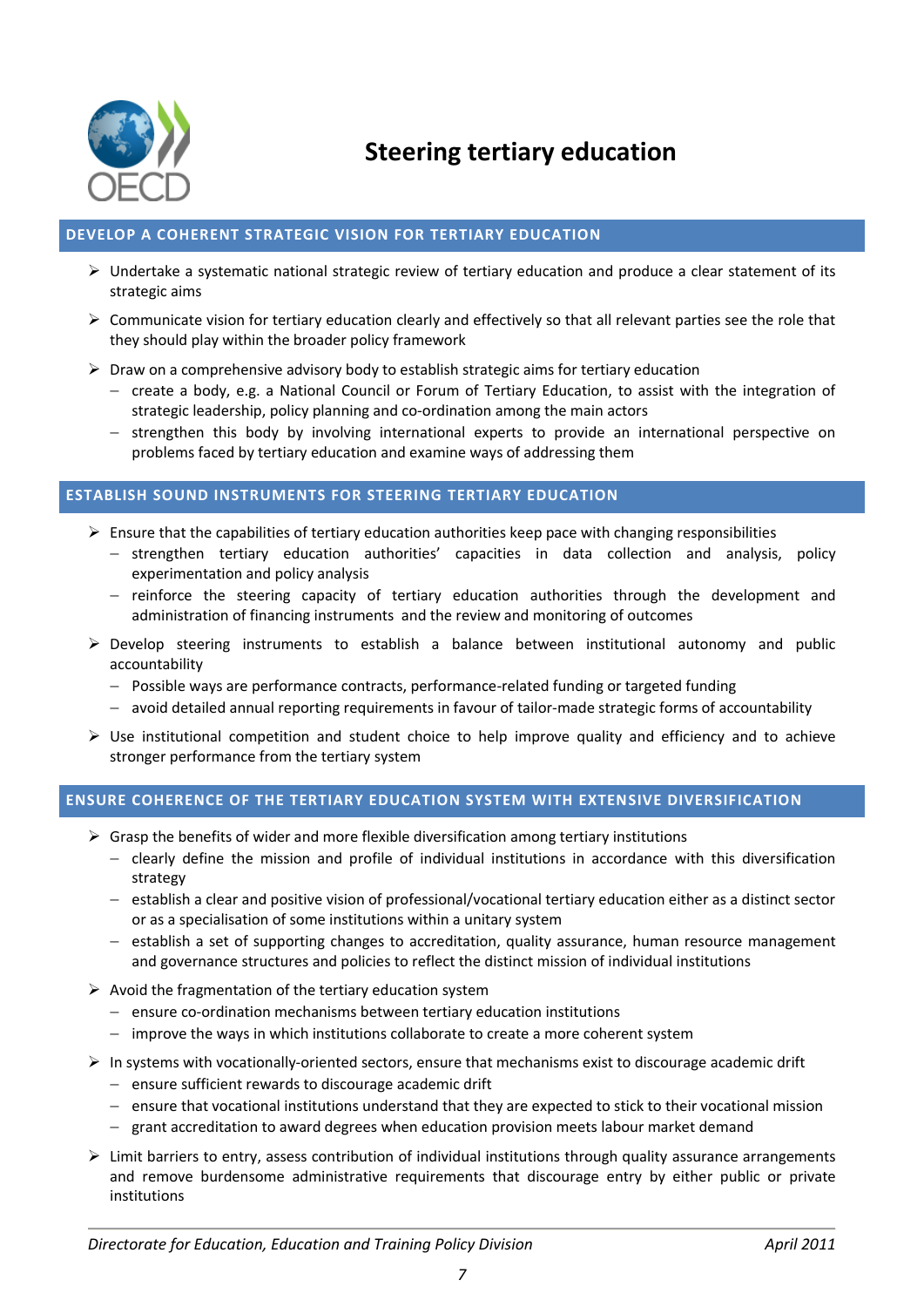# **BUILD SYSTEM LINKAGES**

- $\triangleright$  Ensure appropriate co-ordination between secondary and tertiary education systems
- $\triangleright$  Strengthen links between vocational secondary education and tertiary education by developing tracks from vocational pathways to tertiary-level study
- $\triangleright$  Review whether the tertiary education system is contributing effectively to lifelong learning and assess whether flexibility of the system, relevance of provision and funding arrangements are suited to lifelong learners
- $\triangleright$  Build linkages between different types of tertiary education institutions (TEIs)
	- $-$  provide opportunities for students to move across the vocational-academic divide
	- encourage research networks, centres of excellence and collaborative initiatives
- $\triangleright$  Foster the engagement of institutions with surrounding regions and communities

# **STRENGTHEN ABILITY OF INSTITUTIONS TO ALIGN WITH NATIONAL TERTIARY EDUCATION STRATEGY**

- $\triangleright$  Ensure the outward focus of institutions through:
	- $-$  strong educational links to employers, regions and labour markets
	- effective university-industry links for research and innovation
	- $-$  participation of external stakeholders in system and institutional governance and in quality assurance
	- a significant share of external funds in institutional budgets
	- a broad internationalisation policy portfolio
- $\triangleright$  Require institutions to establish strategic plans aligned with the national tertiary education strategy
- $\triangleright$  Examine how best to widen the scope of institutional autonomy by:
	- permitting TEIs to be established as legal persons (foundations, not-for-profit corporations) or
	- $\overline{a}$  identifying ways of widening institutional autonomy within the framework of State agency
- Create a national policy framework towards institutional governance that allows institutions to effectively manage their wider responsibilities
	- $-$  Establish a legal framework that provides institutions with the opportunity to establish a governing body
	- $-$  consider external membership in institutional governing bodies
	- $-$  give voice to students in areas such as quality assurance processes and student services

## **BUILD CONSENSUS OVER TERTIARY EDUCATION POLICY**

- $\triangleright$  Develop an evidence basis to inform policy making, develop a comprehensive information strategy and monitor the success (or otherwise) of national tertiary education policies and their implementation
- $\triangleright$  Widen consultation within government to ensure coherence across policies to support national tertiary goals
- $\triangleright$  Widen consultation with those outside government to include graduates, employers, labour organisations and relevant not-for-profit organisations so voices other than those of "producers" are heard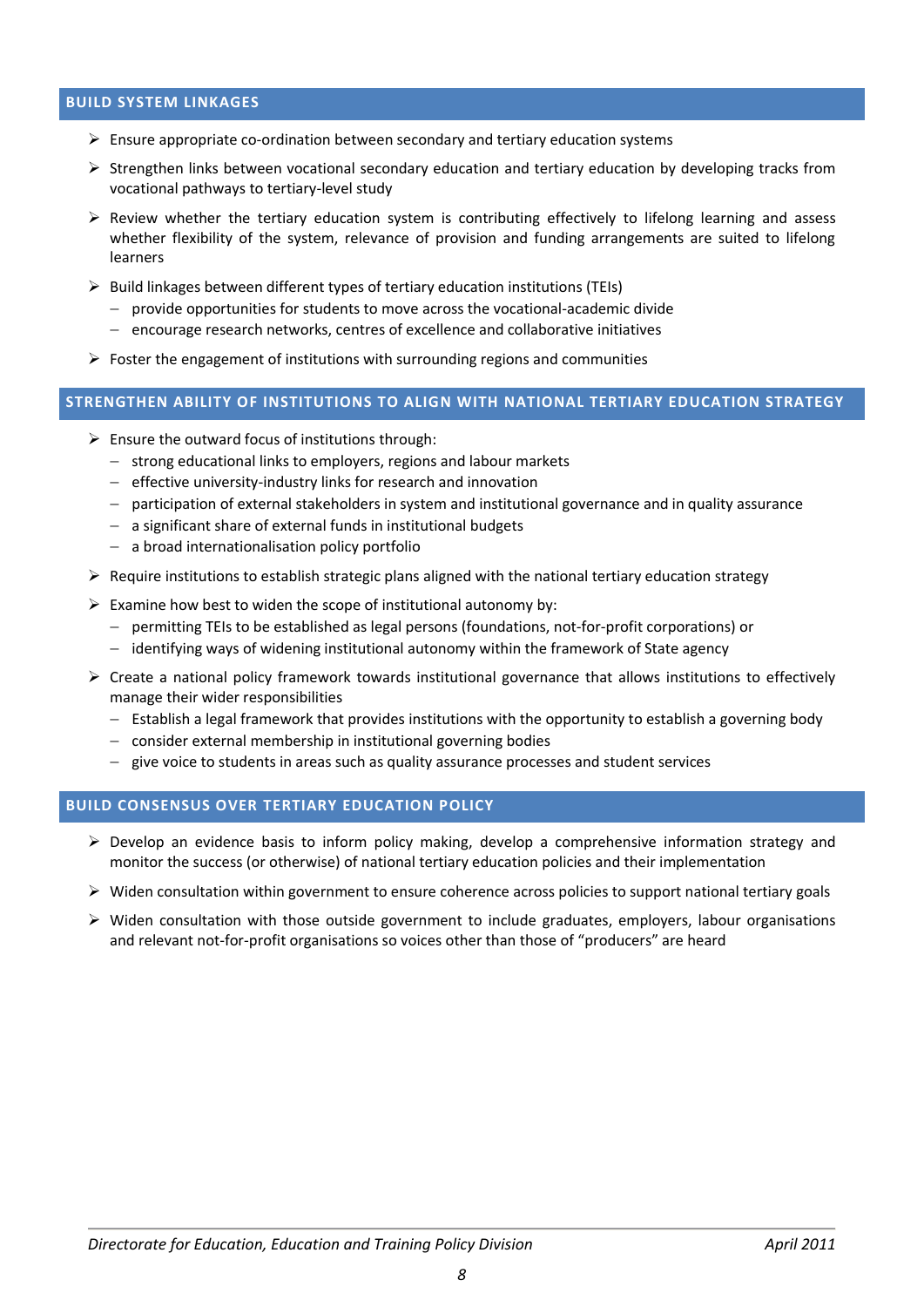

# **DEVELOP FUNDING FOR TERTIARY EDUCATION TO CONTRIBUTE TO SOCIETY AND ECONOMY**

- $\triangleright$  The overarching principle for the development of any funding strategy is that public funds steer the tertiary education system in a way that facilitates its contribution to society and the economy. This requires the definition of the goals and objectives of the system through which this contribution is realised.
- $\triangleright$  Make the funding approach consistent with the goals of the tertiary education system *e.g.* expansion, quality, cost effectiveness, equity, institutional or system capacity – which differ across countries at a given point in time.
- $\triangleright$  Ensure approach is transparent, flexible, predictable, fair (to institutions, students and taxpayers), ensures public accountability, permits freedom to innovate, is sensitive to institutional autonomy, is demand-driven, recognises the missions of institutions, and is open to private institutions (in some circumstances).
- $\triangleright$  Articulate a long-term strategy including investment plans and schemes to raise additional resources. Identify programmes and policies that should receive priority for new public funds.

# **USE COST-SHARING BETWEEN THE STATE AND STUDENTS**

- $\triangleright$  Provide public subsidies for tertiary education studies in public or private institutions, but without bearing a top-heavy share of the costs, since there are significant private benefits to tertiary education.
- $\triangleright$  Charge tuition fees to students, especially if limited public funding rations the number of students, jeopardises levels of spending per student, or restricts financial support for disadvantaged groups. Savings from cost-sharing can be used for broadening access to tertiary education through strengthened student support systems.
- $\triangleright$  In countries with little tradition of tuition fees, launch a public debate to help clarify whether:
	- $-$  heavy reliance on public money is sustainable
	- $-$  private benefits are so low as to justify low fees, especially of the more affluent students
	- $-$  higher fees for more affluent students could consolidate the student support system
- $\triangleright$  Consider tuition fee stabilisation policies to ensure cost containment and moderation.
- $\triangleright$  Allow institutions to differentiate tuition fees across courses to make systems more responsive to student and employer preferences and generate efficiency gains.

# **PUBLICLY SUBSIDISE TERTIARY PROGRAMMES IN RELATION TO BENEFITS TO SOCIETY**

- $\triangleright$  Establish broad principles to differentiate levels of public subsidies across programmes including:
	- Providing high levels of public subsidies to priority fields of high relevance (*e.g.* when graduate numbers fall short of demand) and less subsidies to popular programmes with high private returns to graduates.
	- $-$  New programmes should be assessed for relevance  $-e.a$ . whether they respond to labour market needs. foster innovation or serve communities' aspirations – before approval.
	- Ensuring relevance to society requires a robust system of quality assurance since low-quality programmes are, for example, unlikely to be relevant to the labour market.
- $\triangleright$  Publicly subsidise properly accredited tertiary courses offered by private institutions. There is no economic argument to discriminate between public and private institutions as long as quality is assured.
- $\triangleright$  Make institutional funding for instruction formula-driven, using both input and output indicators and including strategically targeted components:
	- $-$  Base institutional block grants on transparent formulas with a balanced array of input and output indicators.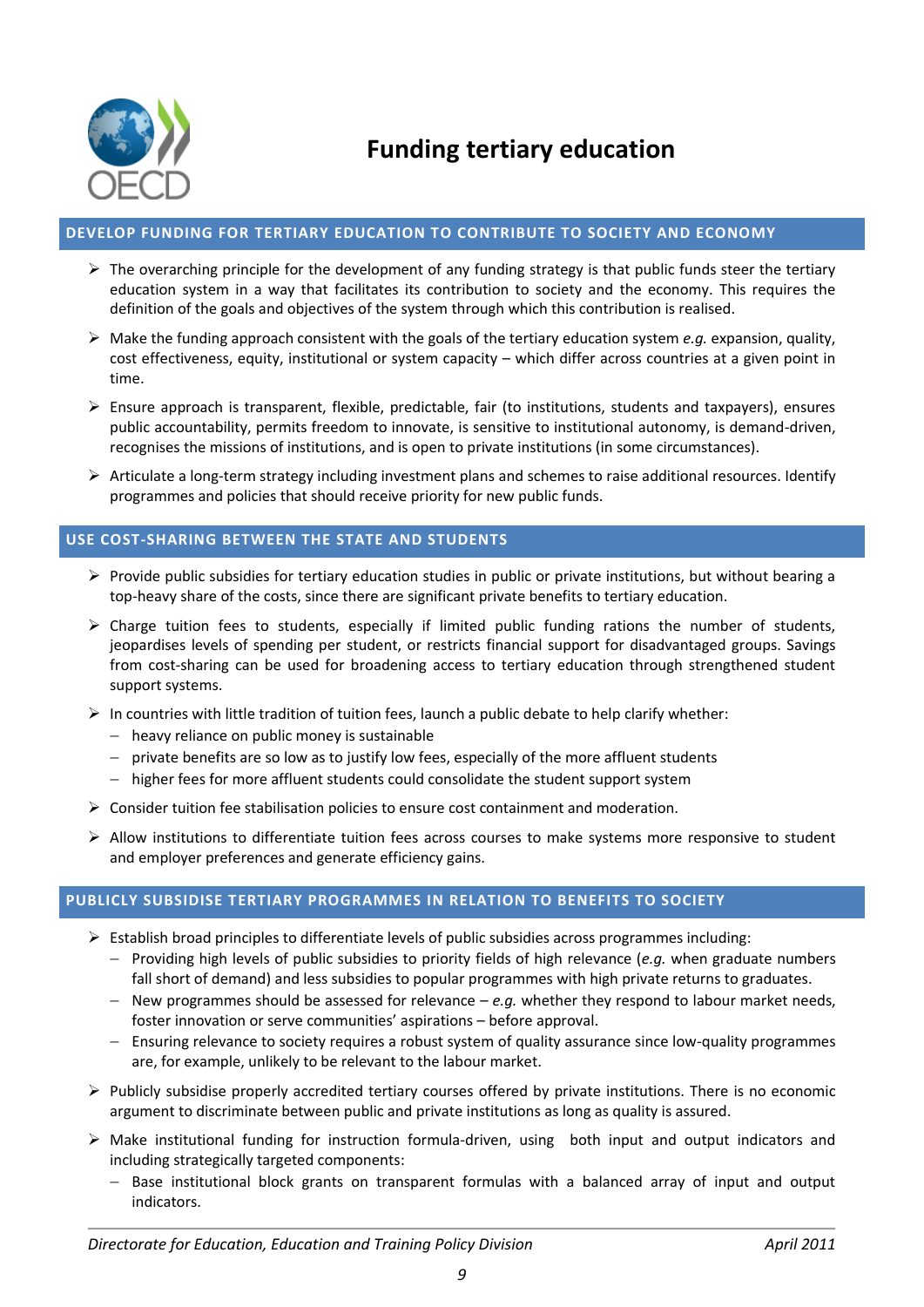- Consider allocating institutional funding by *performance agreements or contracts* negotiated between the State and individual institutions.
- Include targeted development programmes to help align the mission of institutions with the overall strategy for tertiary education. But a multitude of targeted funds risks reducing transparency and increasing transaction costs.
- Allocating funds to institutions should follow a tailored approach recognising the diversity of roles and missions of institutions.
- $-$  Give institutions autonomy in the use of their block grants.
- Provide stability in institutional funding to promote long-term development.
- Allow institutions to diversify sources of funding.
- $-$  Fund capital infrastructure with a number of different streams.
- $\triangleright$  Improve cost-effectiveness by steps to reduce inefficiencies throughout tertiary education systems through:
	- $-$  linking funding more closely to graduation rates
	- $-$  creating incentives to reduce non-completion rates and the length of study time
	- $-$  reducing public subsidies of students who remain too long in the system
	- $-$  eliminating duplicated programmes
	- rationalising low-enrolment programmes with possible redeployment of academics across programmes
	- downsizing faculty to respond to falling student enrolments
	- $-$  increasing use of shared facilities
	- $-$  expanding student mobility between institutions

## **DEVELOP A COMPREHENSIVE STUDENT SUPPORT SYSTEM**

- $\triangleright$  Back the overall funding approach with a comprehensive student support system to reduce liquidity constraints faced by students.
- $\triangleright$  A mixed system of loans and grants assists students in covering tuition fees and living costs, alleviates excessive hours spent on part-time work, and/or disproportionate reliance on family support.
- $\triangleright$  A loans system with income-contingent repayments addresses risk and uncertainty faced by individuals by providing insurance against inability to repay and improves progressiveness by providing a lower public subsidy for graduates that obtain higher private returns.
- $\triangleright$  In many countries, student support systems need to be expanded, diversified and to place extra emphasis on the financial need of students.
- $\triangleright$  Aim for a universal income-contingent loan system complemented with means-tested grants.
- $\triangleright$  Base grants on an assessment of financial need of the student to promote access of those with greater need and who underestimate the net benefits of tertiary education as a result of a socio-economic disadvantage.
- $\triangleright$  Ensure that student aid entitlements cover living costs.
- $\triangleright$  Provide access to the student support system to students in the public and private sectors alike.
- $\triangleright$  Consider creating an agency within or outside the Ministry in charge of tertiary education, to be responsible for the administration and delivery of student loans and grants.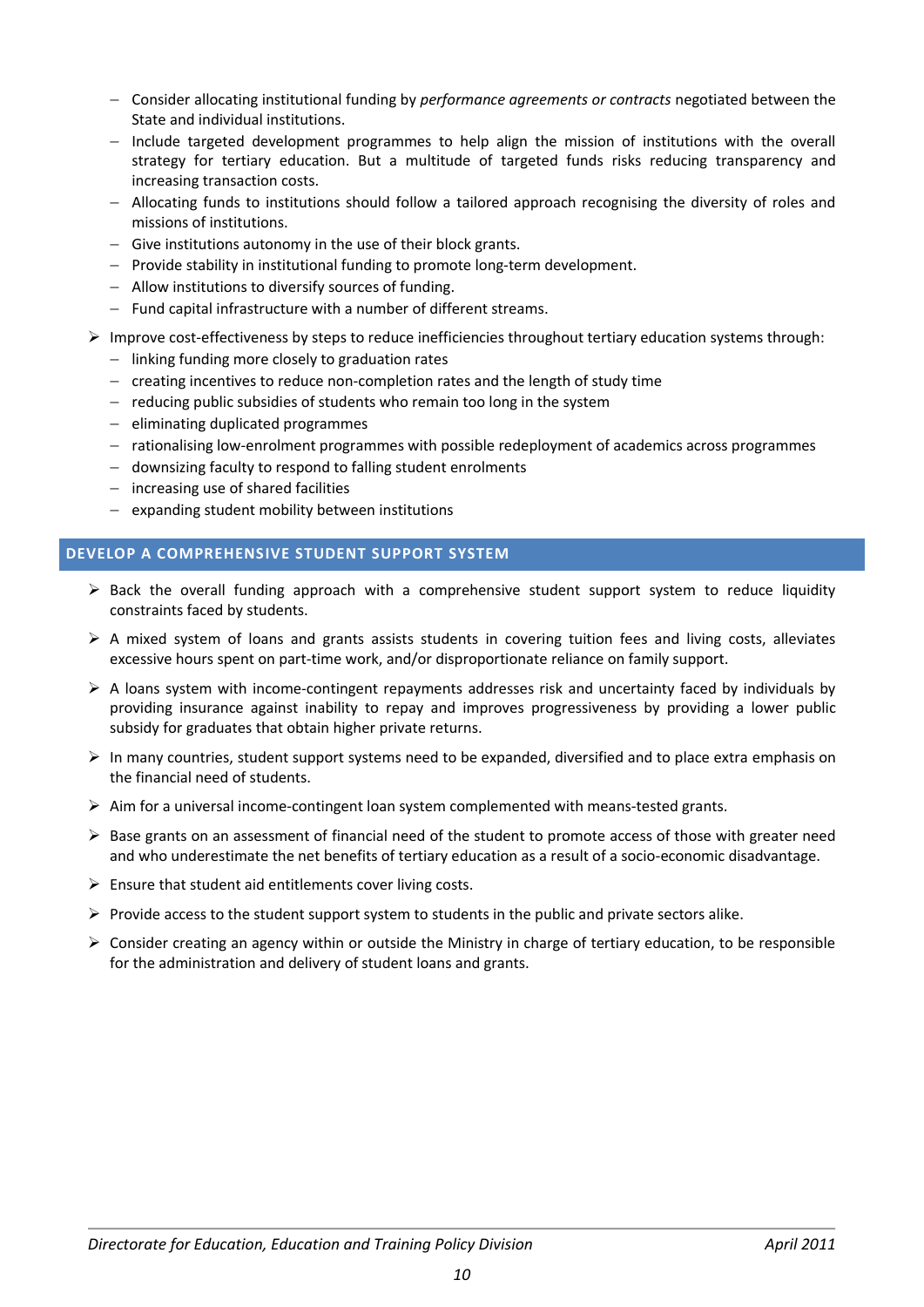

**Financial support for students in tertiary education**

# **PROVIDE SUPPORT FOR STUDENTS WITHIN A BROADER FUNDING STRATEGY**

- $\triangleright$  Provide financial support in line with the overarching principle that tertiary education uses public funds in a way that facilitates its contribution to society and the economy.
- $\triangleright$  Make the funding approach consistent with the goals of the tertiary education system *e.g.* expansion, quality, cost effectiveness, equity, institutional or system capacity – which differ across countries at a given point in time.
- $\triangleright$  Ensure the funding approach is transparent, flexible, predictable, fair (to institutions, students and taxpayers), ensures public accountability, permits freedom to innovate, is sensitive to institutional autonomy, is demand-driven, recognises the missions of institutions, and is open to private institutions (in some circumstances).
- $\triangleright$  Share the costs of tertiary education between the State and students, who gain significant private benefits from tertiary education. Provide public subsidies for tertiary education studies in public or private institutions, but without taxpayers bearing a top-heavy share of the costs.
- $\triangleright$  Charge tuition fees to students, especially if limited public funding rations the number of students, jeopardises levels of spending per student, or restricts financial support for disadvantaged groups. Savings from cost-sharing can be used for broadening access to tertiary education through strengthened student support systems.
- Allow institutions to differentiate tuition fees across courses to make systems more responsive to student and employer preferences and generate efficiency gains but consider tuition fee stabilisation policies to contain costs.

#### **DEVELOP A COMPREHENSIVE STUDENT SUPPORT SYSTEM**

- $\triangleright$  Assist students to cover tuition fees and living costs through a mixed system of loans and grants.
- $\triangleright$  A comprehensive student support system reduces liquidity constraints faced by students and is a key element in broadening access to tertiary education and improving completion rates. It alleviates excessive hours of part-time work, and/or disproportionate reliance on family support.
- $\triangleright$  A loans system with income-contingent repayments addresses risk and uncertainty faced by individuals by providing insurance against inability to repay and improves progressiveness by providing a lower public subsidy for graduates that obtain higher private returns.
- $\triangleright$  In many countries, student support systems need to be expanded, diversified and to place extra emphasis on the financial need of students.
- $\triangleright$  Aim for a universal income-contingent loan system complemented with means-tested grants to provide comprehensive student support.
- $\triangleright$  Develop an income-contingent loan scheme at the national level, open to both full-time and part-time students.
	- If government cannot finance a universal scheme immediately, start with means-tested loans and make the scheme universal as it reaches maturity.
	- If subsidies on interest rates are provided, they should be based on need, subsidised for a limited period and supplemented with a larger loan entitlement at market rates.
- $\triangleright$  Base grants on an assessment of financial need of the student to promote access of those with greater need and who underestimate the net benefits of tertiary education as a result of socio-economic disadvantage.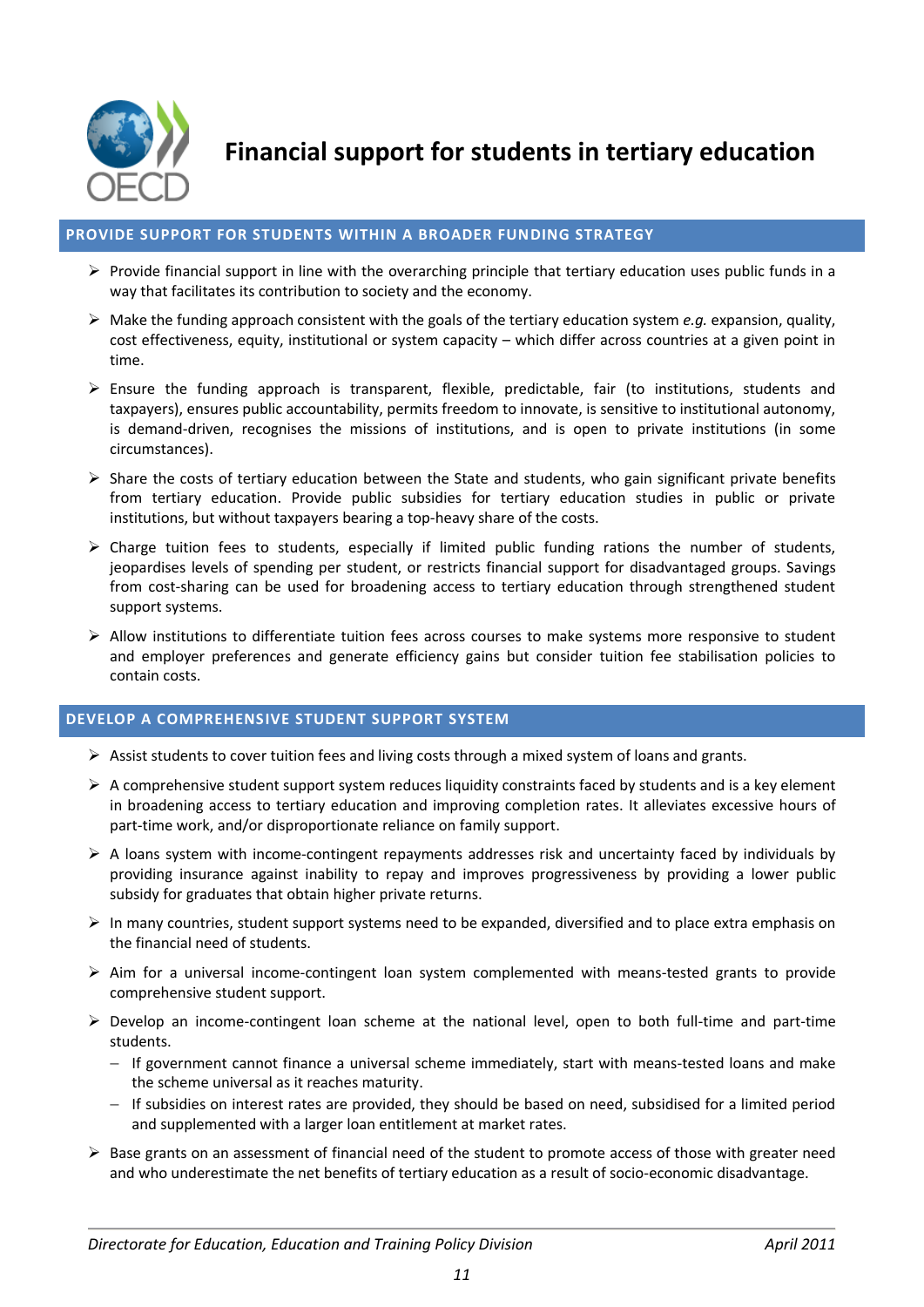- $\triangleright$  Allow students who receive grants to also take out student loans, but with the loan entitlement reduced by the size of the grant.
- $\triangleright$  Ensure that student support entitlements are sufficient to cover tuition and living costs.
- $\triangleright$  Provide access to the student support system to students in the public and private sectors alike.
- $\triangleright$  Consider creating an agency within or outside the Ministry in charge of tertiary education, to be responsible for the administration and delivery of student loans and grants.



# **Approaches to student support, 2007**

*Notes:* For Norway a proportion of loans can be converted into grants. Conditions and regulations of grants schemes in Japan are at the discretion of Tertiary Education Institutions.

Source: OECD (2008), *Tertiary Education for the Knowledge Society*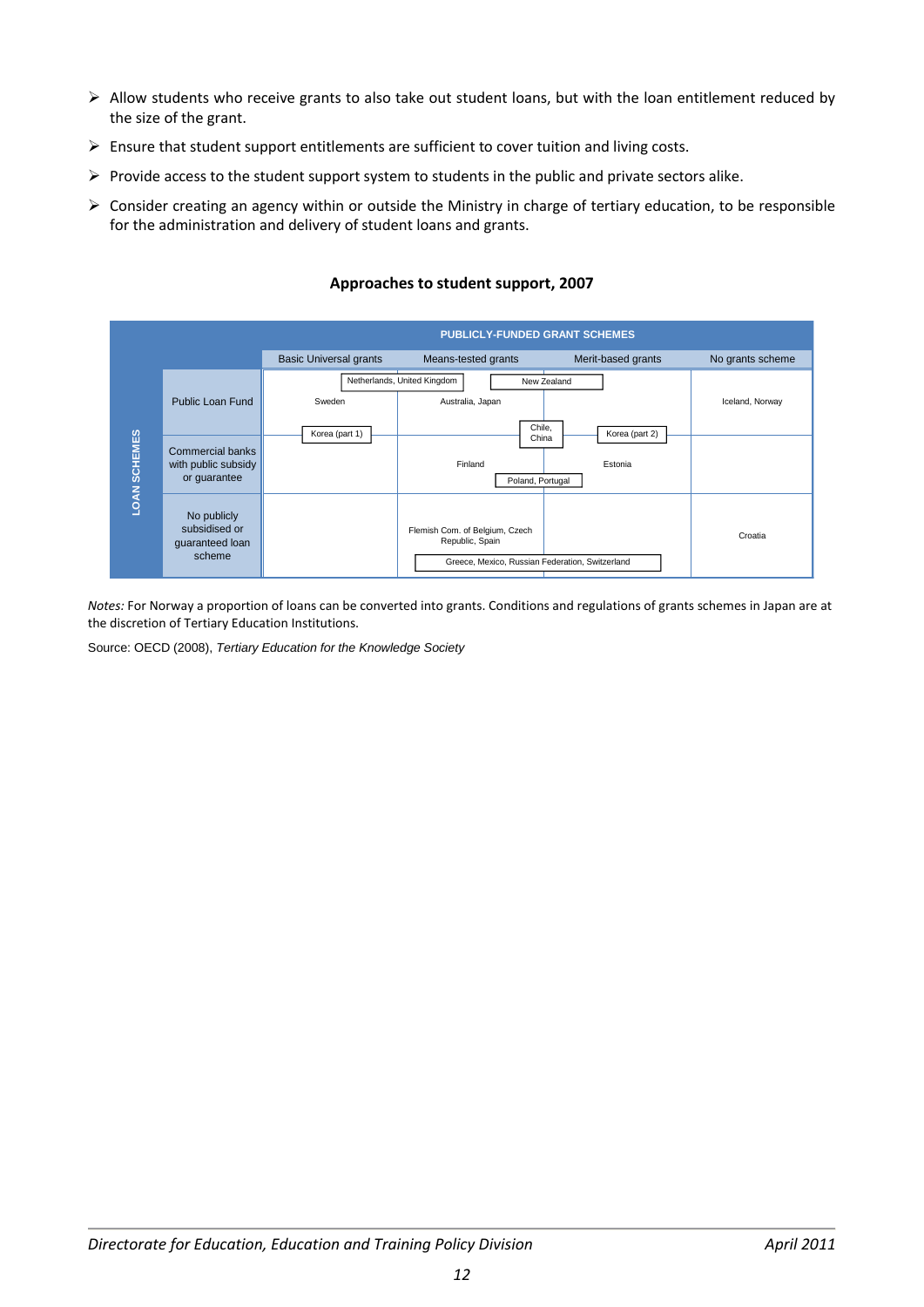

**Achieving equity in tertiary education**

# **TACKLE EQUITY ISSUES**

- $\triangleright$  Assess where equity problems arise through systematic collection of data
- $\triangleright$  Use an empirical performance indicator system to monitor access, participation, retention and success of groups identified as disadvantaged for the equity framework
- $\triangleright$  Address inequality of access to tertiary education by intervening at early educational levels

## **SMOOTH TRANSITIONS FROM SCHOOL TO TERTIARY EDUCATION**

- $\triangleright$  Set up a network of career guidance services at the school level with sufficient and well-trained staff
- $\triangleright$  Promote exchanges between schools and tertiary education institutions (TEIs) whereby school children are mentored by tertiary students
- $\triangleright$  Expand tracks from vocational upper secondary education to tertiary education
- $\triangleright$  Ensure that school children are not tracked away from tertiary education paths at an early age
- $\triangleright$  Lower barriers between the vocational and academic tracks within secondary school
- $\triangleright$  Ensure that the number and type of study places in tertiary education accommodate diverse demand
- $\triangleright$  Ensure that secondary curricula and assessment provide a good basis for successful tertiary study

## **TAKE CULTURAL DIVERSITY INTO ACCOUNT**

- $\triangleright$  Adapt tertiary programmes to cater for both school leavers and adults seeking to upgrade their qualifications
- $\triangleright$  Encourage the development of TEIs with diverse cultural foundations (*e.g.* indigenous TEIs)
- $\triangleright$  Encourage policy of opening up culturally diversified TEIs to all citizens, regardless of cultural background
- $\triangleright$  Enhance the partnerships between cultural minorities (and the TEIs run by them) and mainstream TEIs
- $\triangleright$  Establish learning centres with remote links to TEIs and regional campuses of urban-based TEIs

## **OPEN UP ENTRANCE PROCEDURES TO TERTIARY EDUCATION**

- $\triangleright$  Give TEIs more autonomy over student admissions and encourage them to base admissions on a wide variety of entrance criteria
- $\triangleright$  Encourage targeted recruitment programmes or the provision of quotas for members of specific underrepresented groups
- $\triangleright$  Consider granting eligibility through the accreditation of prior learning and work experience
- $\triangleright$  Consider granting eligibility through the possibility of passing an examination to test the individual's aptitude for tertiary study
- $\triangleright$  Improve information for students about programmes and transfer possibilities
- $\triangleright$  Develop a system of course credits valid across the tertiary education system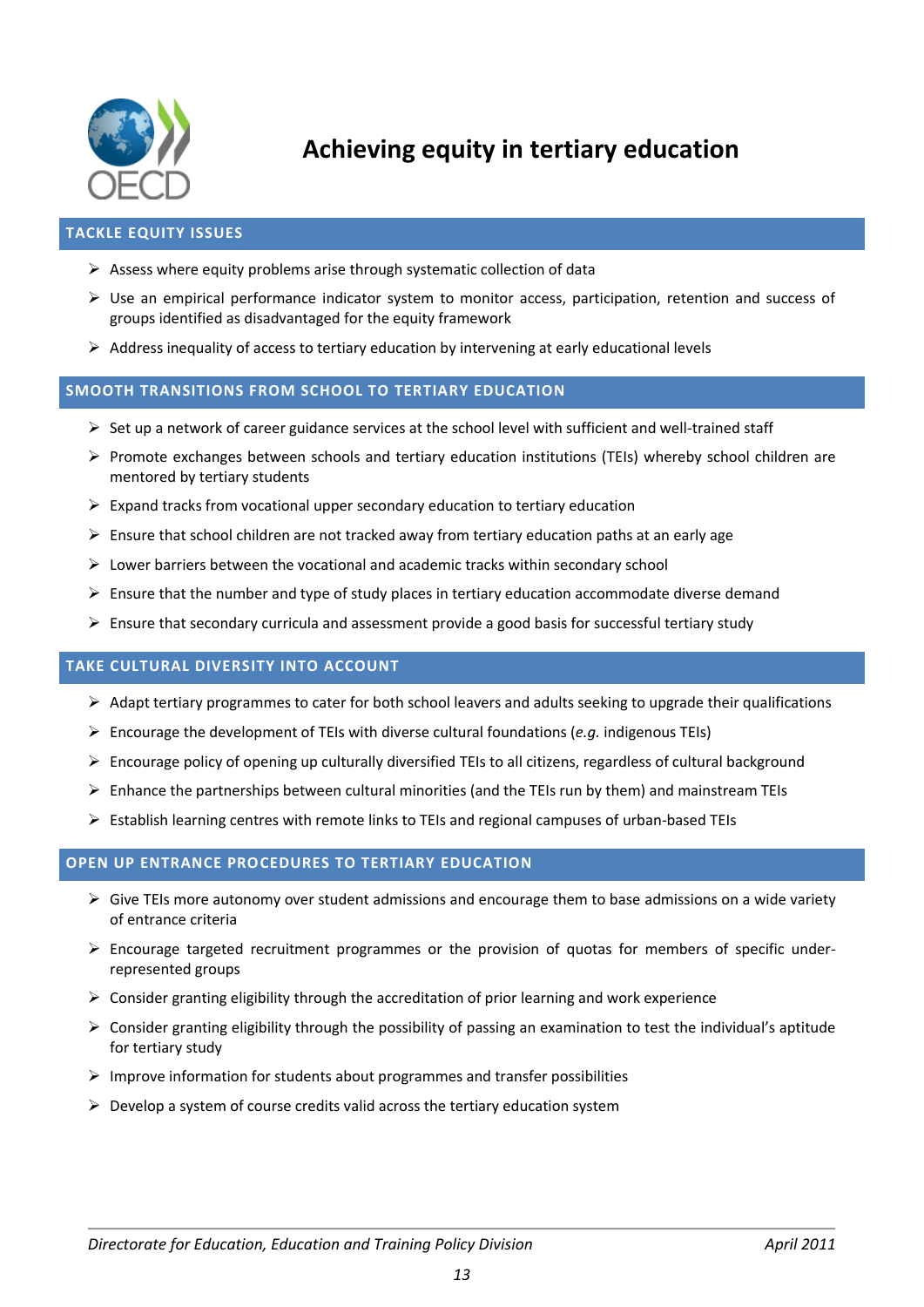# **PROVIDE EXTRA SUPPORT FOR STUDENTS FROM DISADVANTAGED BACKGROUNDS**

- Consider special incentives for TEIs to attract less represented groups and to develop initiatives to support students from these groups in their studies progression
- $\triangleright$  Extend tutoring services for students with academic difficulties

## **ENCOURAGE INSTITUTIONS TO BE MORE RESPONSIVE TO THE NEEDS OF ADULT LEARNERS**

- $\triangleright$  Provide information and access courses to prepare older people for a return to study and consider introducing alternative entrance requirements
- $\triangleright$  Facilitate enrolment on a part-time basis
- $\triangleright$  Expand access to include individuals of all ages in student support systems

## **SUSTAIN EFFORTS TO IMPROVE GENDER PARITY IN TERTIARY EDUCATION**

- $\triangleright$  In those countries where gender parity has not been achieved at under-graduate level, steps to promote female participation should include career counselling and information at the school level, along with efforts to develop family-friendly policies and shifts in cultural norms about the roles of women
- $\triangleright$  Encourage girls to pursue the sciences and boys to pursue the more "caring" professions and studies

## **GRANT SPECIAL PROVISIONS FOR STUDENTS WITH DISABILITIES**

- $\triangleright$  Develop support strategies in TEIs that avoid any form of stigmatisation
- $\triangleright$  Collect data on disabled students in order to improve provision
- $\triangleright$  Consider developing distance learning opportunities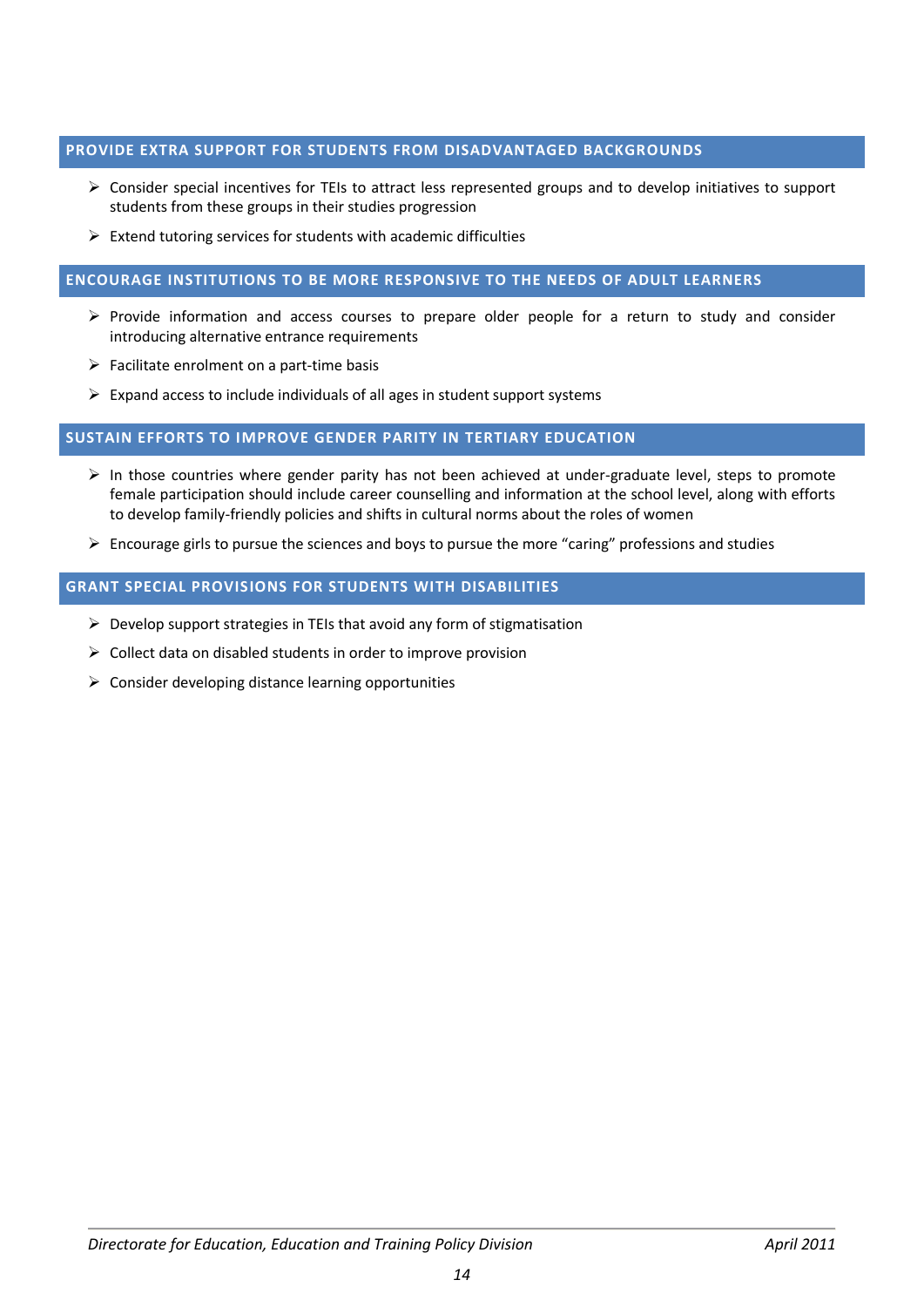

**Assuring and Improving quality in tertiary education**

# **WHY ASSURING QUALITY MATTERS**

- $\triangleright$  Improved quality assurance could help countries achieve their goal of ensuring high quality provision in tertiary education and preparing their populations for participation in the knowledge economy
- $\triangleright$  Transition from elite to mass participation in tertiary education has increased the burden on national budgets
- $\triangleright$  The move towards the New Public Management (NPM) approach requires policy makers to demonstrate the effectiveness of public spending
- $\triangleright$  Governments have agreed to provide more autonomy to tertiary education institutions (TEIs) so as to improve TEIs' central management in exchange for quality assurance
- $\triangleright$  New private educational offerings have called for better protection of consumers
- $\triangleright$  Quality provision in TEIs is important to attract students and secure revenues in competitive environments
- $\triangleright$  The role of tertiary education in training knowledge workers contributes to economic growth
- $\triangleright$  Ensuring quality in tertiary education beyond the elite segment is also important for employment and social cohesion
- $\triangleright$  The shift towards the new economy has increased students and employers' expectations of tertiary education
- $\triangleright$  Growing internationalisation of tertiary education calls for closer monitoring of cross-border education quality
- $\triangleright$  Quality assurance can be defined as the "process of establishing stakeholder confidence that provision (input, process and outcomes) fulfils expectations and measures up to threshold minimum requirements"

## **DESIGN OF THE QUALITY ASSURANCE FRAMEWORK**

- $\triangleright$  Design a quality assurance framework consistent with the goals of tertiary education whereby:
	- $-$  each student is provided with quality education
	- $-$  the overall system is contributing to the social and economic development of the country
	- TEIs' activities foster equity of access and outcomes
	- quality assurance contributes to better co-ordination within and integration of the overall tertiary system
- $\triangleright$  Build consensus on clear goals and expectations of the quality assurance system
	- distinguish improvement and accountability conceptually and practically, while allowing for close contact between them
- $\triangleright$  Ensure that quality assurance serves both the improvement and accountability purposes
- $\triangleright$  Combine internal and external quality assurance mechanisms
- $\triangleright$  Build capacity and secure legitimacy
	- collection of data and processing of quality indicators to be used in accountability checks should ideally be developed outside the quality assurance agency/body
	- $-$  ensure that the staff involved in external evaluations are adequately selected and trained to analyse the information gathered during the evaluations
- $\triangleright$  Make stakeholders such as students, graduates and employers visible in the evaluation procedures
- $\triangleright$  Increase focus on student outcomes
	- $-$  refer to the desired outcomes of tertiary education for the design of tertiary programmes' curricula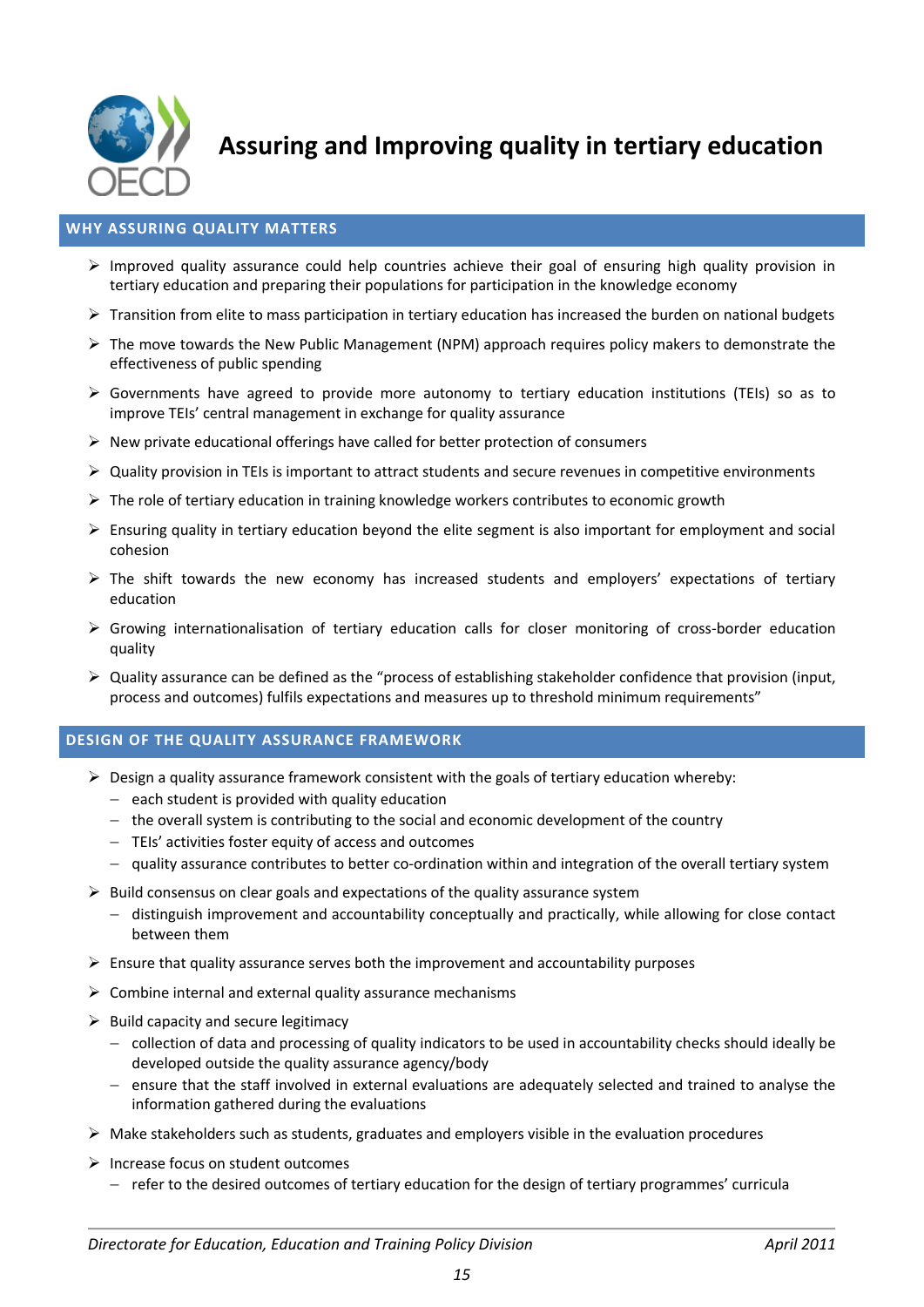- $-$  develop indicators of teaching quality and include them in performance appraisals of TEIs
- $\triangleright$  Enhance the international comparability of the quality assurance framework

## **INTERNAL EVALUATION**

- $\triangleright$  Develop a strong quality culture in the system
- $\triangleright$  Put more stress on internal quality assurance mechanisms
	- academics in each study area could gather systematic feedback from students, assess their programme's effectiveness and carry out improvements in areas where weaknesses are identified
	- national quality assurance agency/body could organise technical assistance materials and sponsor workshops
- $\triangleright$  Ensure that internal accountability is guided by some key principles
	- $-$  encourage peer observation of teaching
- $\triangleright$  Undertake the external validation of internal quality assurance systems

## **EXTERNAL EVALUATION**

- $\triangleright$  Commit external quality assurance to an advisory role as the system gains maturity but retain strong external components in certain contexts
	- $-$  external quality assurance could offer advice and consultation to TEIs, undertake research on quality, disseminate best practices and provide benchmarking data across the sector
	- concentrate monitoring and improvement efforts on TEIs most in need of improving their quality
- $\triangleright$  Implement adequate follow-up procedures and view quality assurance as a continuous process
	- $-$  the quality assurance agency/body should step in when a TEI does not act on the evaluation recommendations
- $\triangleright$  Allow for selected assessments to be initiated by an external quality assurance agency
- $\triangleright$  Avoid direct links between assessment results and public funding decisions
	- minimum quality thresholds should be demonstrated *ex-ante* to become eligible for public funds
	- find balance between reward mechanisms and funding directed to correct deficiencies in low-performing TEIs

# **METHODS**

- $\triangleright$  Align quality assurance processes to the particular profile of TEIs
- $\triangleright$  Improve co-ordination between the evaluation of teaching and research
- $\triangleright$  Engage in constant innovation, e.g. periodic change in both objectives and in the quality assurance agencies
- $\triangleright$  Develop quality assurance expertise in new areas

## **PRACTICAL ARRANGEMENTS FOR THE QUALITY ASSURANCE SYSTEM**

- $\triangleright$  Avoid fragmentation of the quality assurance organisational structure
- $\triangleright$  Avoid excessive costs and burdens
- $\triangleright$  Improve quality information base
	- $-$  build a better national information system on tertiary students and their later employment experience
- $\triangleright$  Improve information dissemination with reports easily accessible and comprehensible to non-experts in the field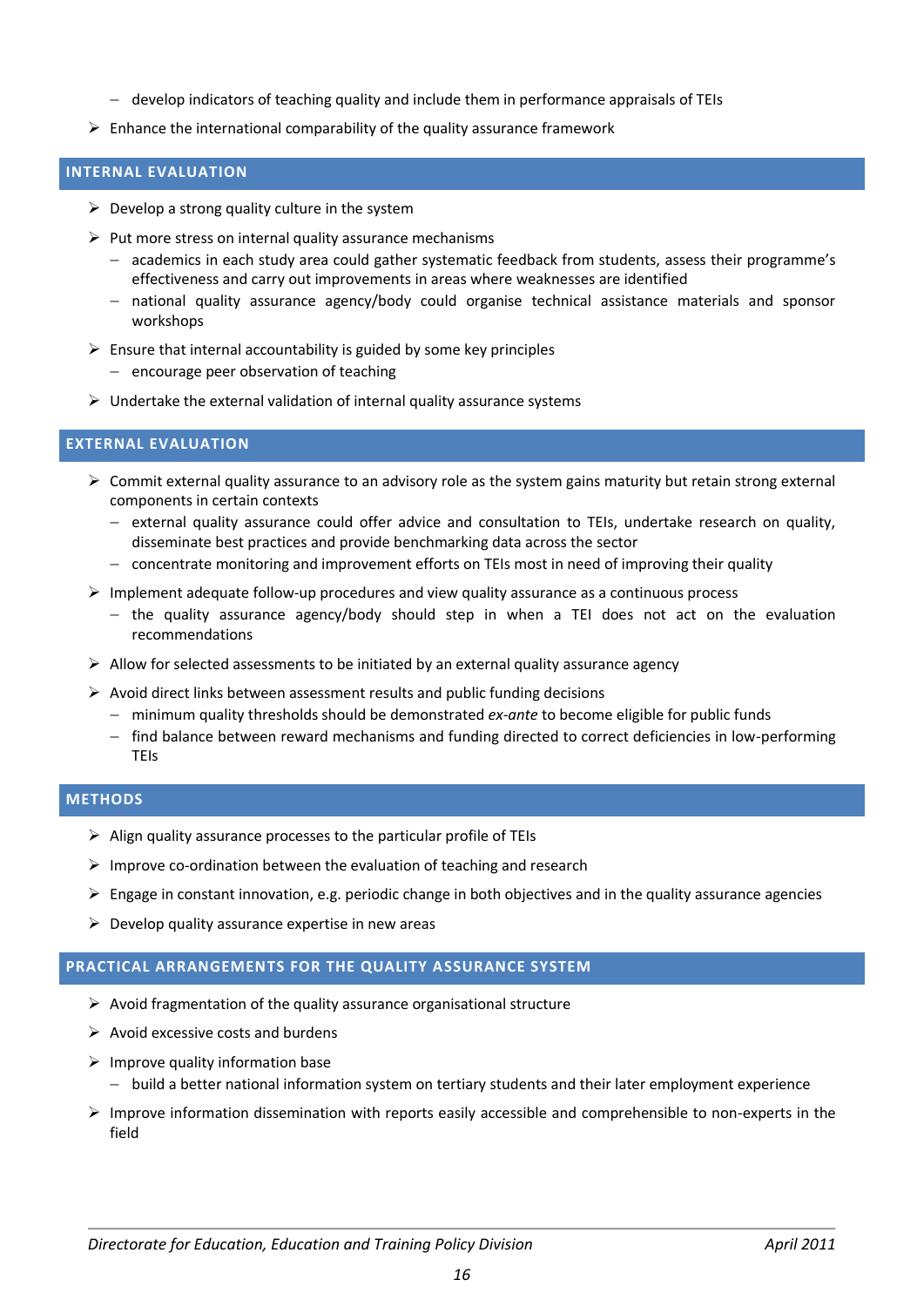

**Internationalisation of tertiary education**

## **STEERING INTERNATIONALISATION POLICY**

- $\triangleright$  Develop a national strategy and comprehensive policy framework for internationalisation aligned with country-specific goals in the tertiary education sector and beyond, e.g. human resources development, research and innovation
- $\triangleright$  Improve national policy coordination:
	- ensure consistency between policy directions followed by educational authorities in internationalisation and those of related policy areas
	- $-$  establish an inter-governmental committee with representatives from immigration, science and technology, labour and foreign affairs to ensure a whole-of-government approach to internationalisation
	- $-$  consider the engagement of national aid agencies
- $\triangleright$  Encourage tertiary education institutions (TEIs) to become proactive actors of internationalisation:
	- $-$  grant more autonomy to TEIs to make them more responsive to their external environments
	- include internationalisation strategy in negotiations between tertiary education authorities and TEIs
	- consider financial incentives e.g. tuition fees for international students, tuition subsidies, targeted funds
- $\triangleright$  Promote sustainable strategies of internationalisation
	- $-$  promote the diversification of international activities
	- $e$  encourage the diversification of internationalisation partners
	- $-$  ensure that international students are spread throughout the tertiary education system
- $\triangleright$  Create structures to assist TEIs in their internationalisation strategies and a specific agency to support TEIs in building capacity and developing international networks

## **MAKING TERTIARY EDUCATION ATTRACTIVE AND INTERNATIONALLY COMPETITIVE**

- $\triangleright$  Create structures to promote the national tertiary education system and develop international marketing activities to promote the brand image of national tertiary education through one single structure/agency
- $\triangleright$  Enhance the international comparability of tertiary education and consider participating in international credit transfer systems and international networks of professional recognition
- $\triangleright$  Develop alternatives to current global rankings: support development of more precise methodologies for global comparison and comparative measures of learning outcomes at institutional level
- $\triangleright$  Improve information to prospective international students
- $\triangleright$  Foster centres of excellence at post-graduate level while also ensuring quality provision in under-graduate cross-border education:
	- reinforce the professionalisation of institutional leadership to increase the capacity of TEIs to identify and support centres of research excellence
	- $-$  improve co-ordination between national quality assurance agencies and those involved in internationalisation of tertiary education
	- encourage TEIs to provide specific support mechanisms for international students before their arrival and during their studies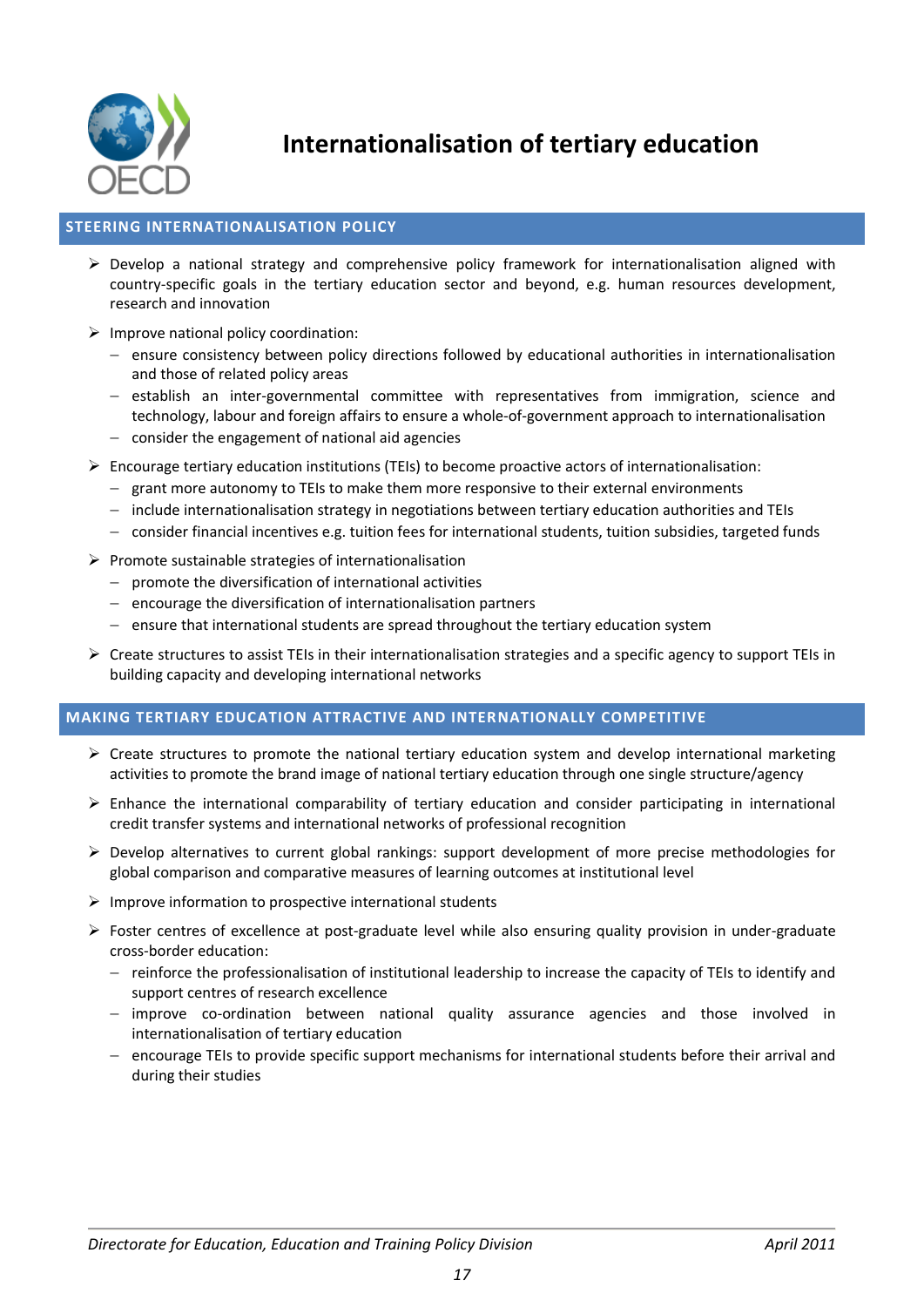# **MANAGING INTERNAL DIMENSIONS OF INTERNATIONALISATION**

- $\triangleright$  Develop on-campus internationalisation:
	- $-$  encourage TEIs to deliver part of their programmes in foreign languages
	- develop the language and cross-cultural skills of domestic students directly on-campus
	- consider recruiting foreign academics in TEIs
	- develop joint degree programmes in cooperation with foreign TEIs
- $\triangleright$  Encourage the mobility of domestic academic staff and students:
	- encourage TEIs to integrate short-term exchanges as regular parts of their programmes
	- develop twinning programmes with foreign TEIs
	- consider including international activities and mobility among criteria for promotion and career advancement

# **OPTIMISING INTERNATIONALISATION STRATEGY**

- Improve data to inform policy-making by including information about the "international experience" of individuals in tertiary graduate or labour force surveys, e.g. costs
- $\triangleright$  Take advantage of international complementarities and consider targeting public support for degree-mobility to post-graduate studies or under-graduate programmes unavailable at home
- $\triangleright$  Manage the migration impact of internationalisation

.

 $\triangleright$  Consider developing collaborative programmes with foreign TEIs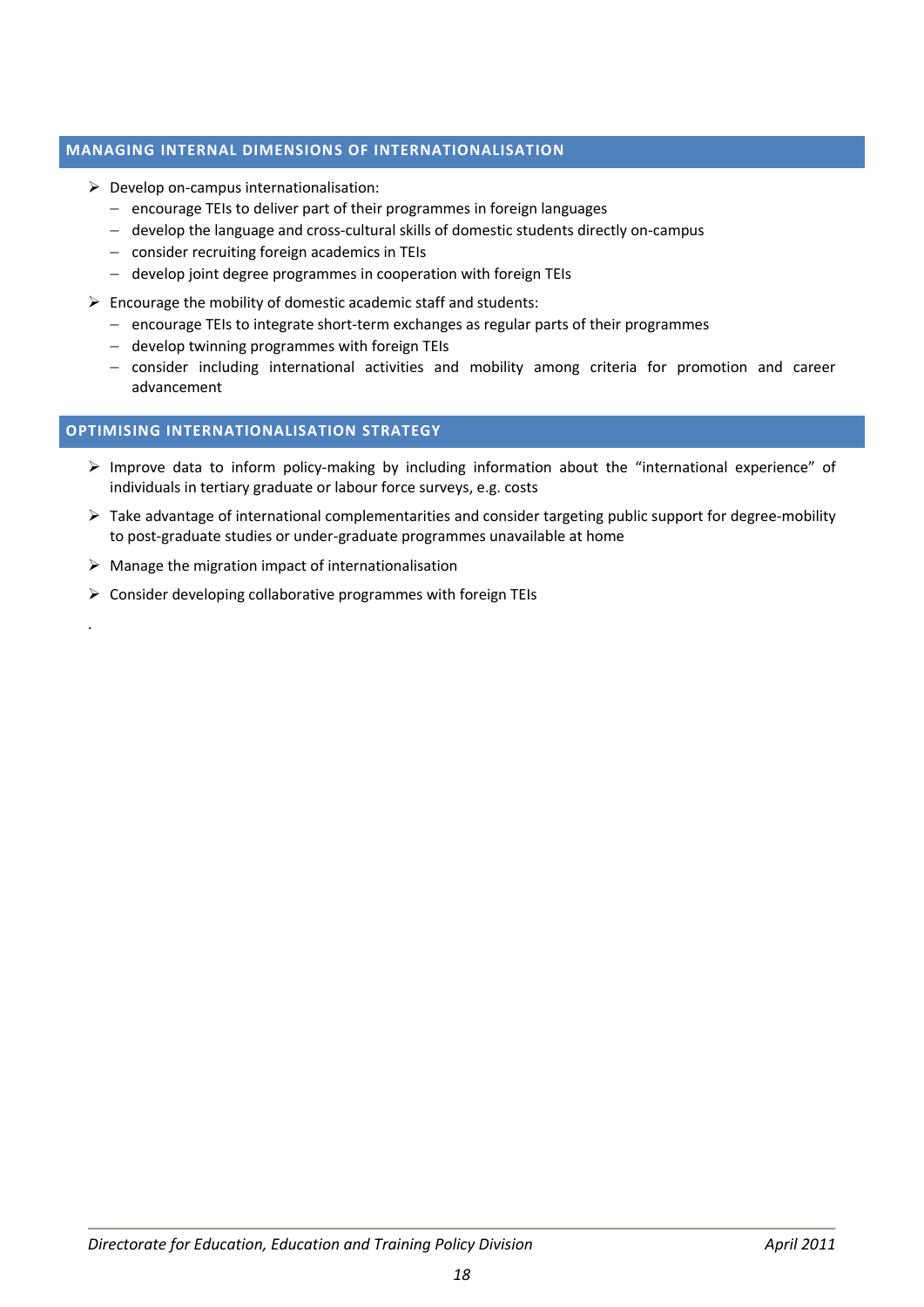

**Tertiary education and labour markets**

# **IMPROVE DATA AND ANALYSIS ABOUT GRADUATE LABOUR MARKET OUTCOMES**

- $\triangleright$  Consider greater investment in data collection about labour market outcomes
- $\triangleright$  Provide prospective students with information about wages and employment among recent graduates
- Conduct surveys of graduates and track long-term graduate labour market outcomes through public data systems

#### **STRENGTHEN CAREER SERVICES AT SECONDARY AND TERTIARY EDUCATIONAL LEVELS**

- $\triangleright$  Ensure that career guidance in secondary schools and career placement services in tertiary institutions make good use of data on educational alternatives and labour market outcomes
- $\triangleright$  Ensure that career guidance is adequately staffed by appropriately trained professionals
- $\triangleright$  Establish a national or regional-level Career Services office
- $\triangleright$  Monitor and periodically evaluate the impact of career guidance

## **REINFORCE THE CAPACITY OF INSTITUTIONS TO RESPOND TO LABOUR DEMAND**

- $\triangleright$  Ensure that the funding methodologies established by public authorities create incentives for institutions to respond to student demand
- $\triangleright$  Ensure that tertiary institutions have the capacity to reallocate resources internally in response to students' preferences
- $\triangleright$  Devise management information systems that generate evidence of institutional performance in meeting enrolment demand
- $\triangleright$  Encourage development of institutional governance and management arrangements that allow for efficiency in the allocation of resources

## **ENHANCE PROVISION WITH A LABOUR MARKET ORIENTATION**

- $\triangleright$  Build on ample choice in the system to meet a variety of student and labour market needs
- $\triangleright$  Expand opportunities for flexible, work-oriented study
- $\triangleright$  Support the diversification of study opportunities
- $\triangleright$  Strengthen the capacities of institutions charged with the provision of degree programmes oriented toward working life and short-cycle practice-oriented programmes
- Establish public institutions with a strong labour market orientation (*e.g.* polytechnics)
- $\triangleright$  Expand vocationally-oriented programmes in public institutions which are part of unitary systems
- $\triangleright$  Authorise entry of vocationally-oriented private education and training providers into tertiary system

## **INCLUDE LABOUR MARKET IN POLICY DEVELOPMENT AND INSTITUTIONAL GOVERNANCE**

 $\triangleright$  Consider developing institutional arrangements aimed at co-ordinating education, training and employment such as by setting up a cabinet-level committee for human capital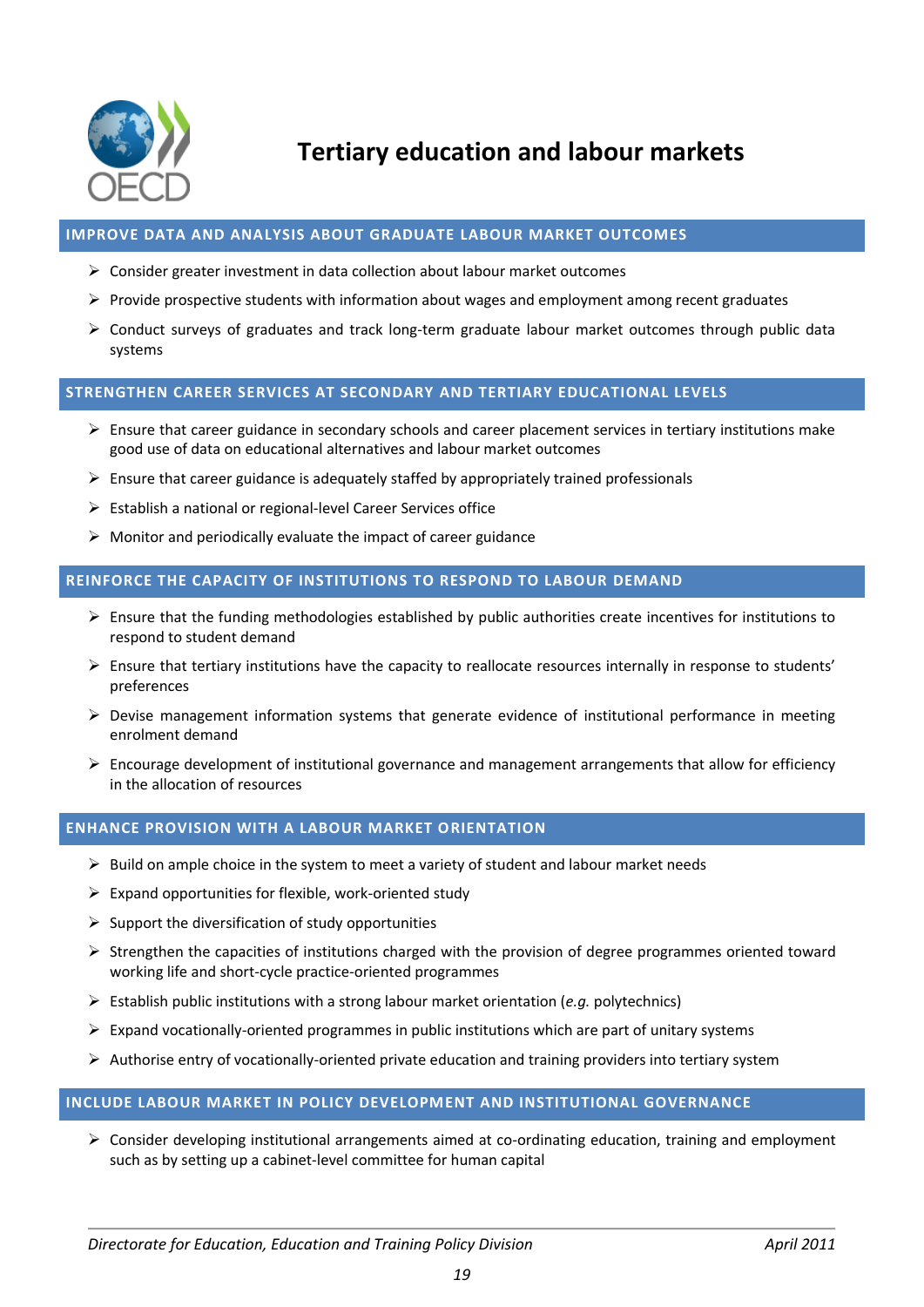- $\triangleright$  Involve labour market actors in the formulation of tertiary education policies through their inclusion in bodies that provide advice and analysis to policy makers
- $\triangleright$  Ensure that labour market actors develop an active interest in participating in the dialogue and that their views are valued and properly taken into account in the formulation of policies
- $\triangleright$  Include in deliberative and advisory bodies those who are responsible for employment and skills policies within government
- $\triangleright$  Widen the participation of labour market actors in the bodies responsible for the strategic governance of tertiary institutions
- $\triangleright$  Encourage tertiary institutions to engage employers, both public and private, in the design of programmes and even the assessment of students through their involvement in councils or committees

# **ENCOURAGE TERTIARY EDUCATION INSTITUTIONS TO PLAY A GREATER ROLE IN LIFELONG LEARNING**

- $\triangleright$  Enhance tertiary education's role in renewing and improving skills of those already in the labour force
- Increase the flexibility of provision (*e.g.* part-time and distance provision)
- $\triangleright$  Design education and training alternatives tailored to the needs of employers and given industries
- $\triangleright$  Grant financial support to alleviate difficulties facing low-income workers
- $\triangleright$  Sustain practices such as internships for students and teachers in industry
- $\triangleright$  Establish and support offices in tertiary institutions to liaise with the business sector
- $\triangleright$  Encourage participation of employers in the daily activities of institutions (including governance and curriculum development)

# **EXPLORE THE POTENTIAL OF A NATIONAL QUALIFICATIONS FRAMEWORK**

- $\triangleright$  Encourage employers to specify competencies for employment
- $\triangleright$  Encourage educational institutions to design programmes to develop these competencies in students
- $\triangleright$  Ensure that students know what competencies they need in order to become employable
- $\triangleright$  Set up a qualifications framework to make transfers across fields of study and institutions more flexible
- $\triangleright$  Facilitate the assessment and recognition of prior learning

.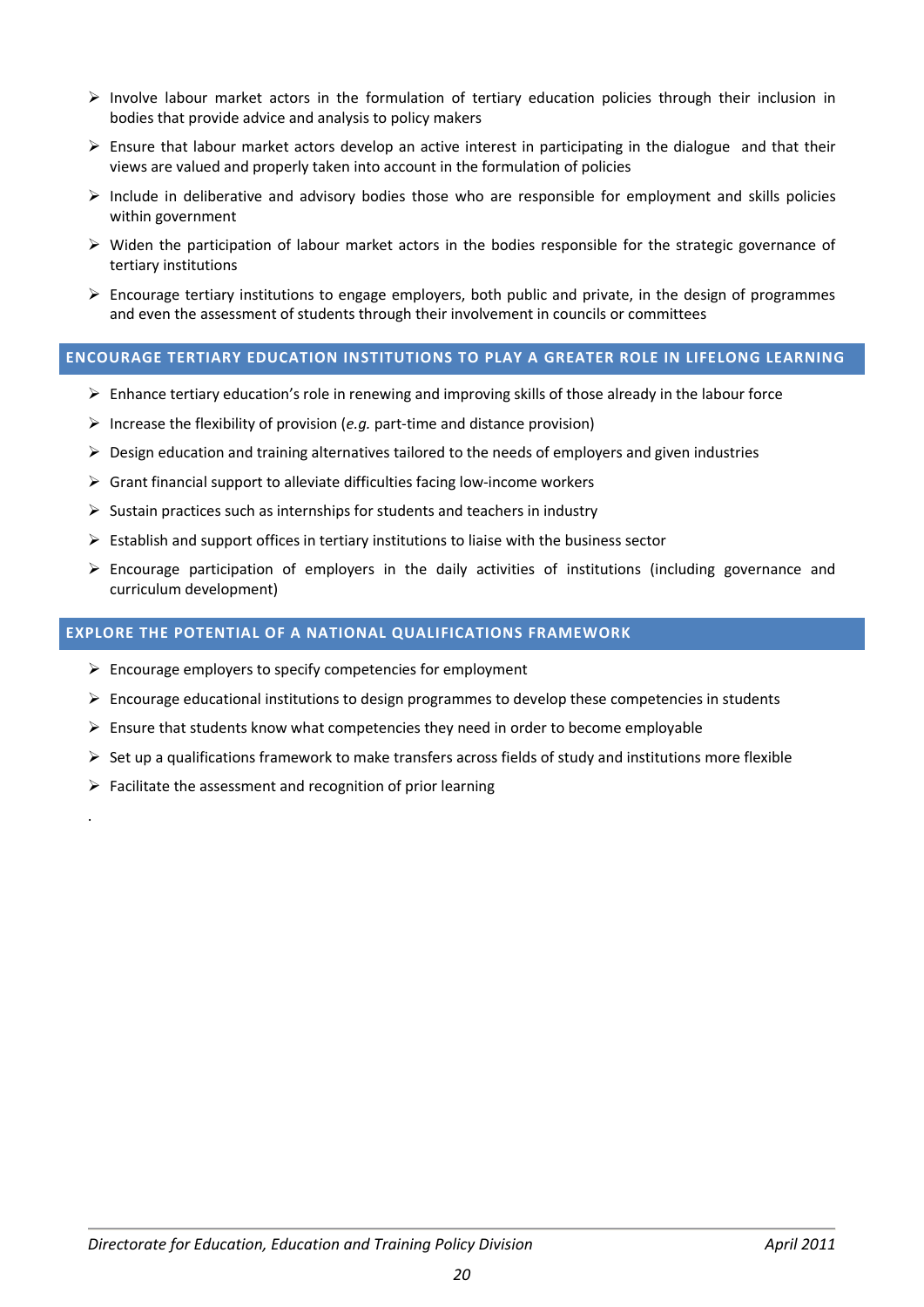

**The academic career in tertiary education**

## **GIVE INSTITUTIONS AMPLE AUTONOMY OVER THE MANAGEMENT OF HUMAN RESOURCES**

- $\triangleright$  Ensure that national legislation focuses on outlining principles rather than specific processes
- $\triangleright$  Make faculty and staff formal employees of tertiary education institutions (TEIs)
- $\triangleright$  Give institutions discretion over setting academic salaries
- $\triangleright$  Give institutions freedom to create academic positions in line with their strategy
- $\triangleright$  Allow institutions to determine the range of career structures, e.g. balance between teaching and research and make them responsible for designing promotion, assessment and professional development strategies
- $\triangleright$  Ensure open competition and transparency for staff appointments

## **MANAGE THE ACADEMIC CAREER IN A FLEXIBLE MANNER**

- $\triangleright$  Provide more flexibility on the roles and workloads of academic staff and the types of employment contract
- $\triangleright$  Align career structures (e.g. academic ranks, responsibilities, qualifications) with institutions' missions
- $\triangleright$  Ensure that academics assume responsibility for shaping their work profile and develop professionally in accordance with the larger organisational and external environment
- $\triangleright$  Evaluate through debate the continuing merit of long and expensive career ladders

## **RECONCILE ACADEMIC FREEDOM WITH INSTITUTIONS' CONTRIBUTIONS TO SOCIETY**

- $\triangleright$  Provide academics with support and conditions to meet what the institution and society expect from them
- $\triangleright$  Give academics autonomy in the design of the courses they teach
- $\triangleright$  Grant academics the freedom to select research topics and approaches to research
- $\triangleright$  Give academics freedom in their interpretation of research results and knowledge conveved to students
- $\triangleright$  Allow academics to publicise the results of their research and the outputs of their service to the community
- $\triangleright$  Hold academics accountable for the outcomes of their academic activities

## **ENHANCE ATTRACTIVENESS OF THE ACADEMIC CAREER**

- $\triangleright$  Consider targeting larger salary rises to the key groups of interest to particular institutions
- $\triangleright$  Consider providing a dynamic knowledge-rich work environment, opportunities for career growth, prospects for a stable career and opportunities for mobility and collaboration with external organisations
- $\triangleright$  Properly remunerate academic staff in their institution of primary employment so that secondary employment becomes exceptional
- $\triangleright$  Consider dual appointments for academic staff to encourage inter-institutional collaboration
- $\triangleright$  Sustain efforts to enhance the development of female representation in leadership positions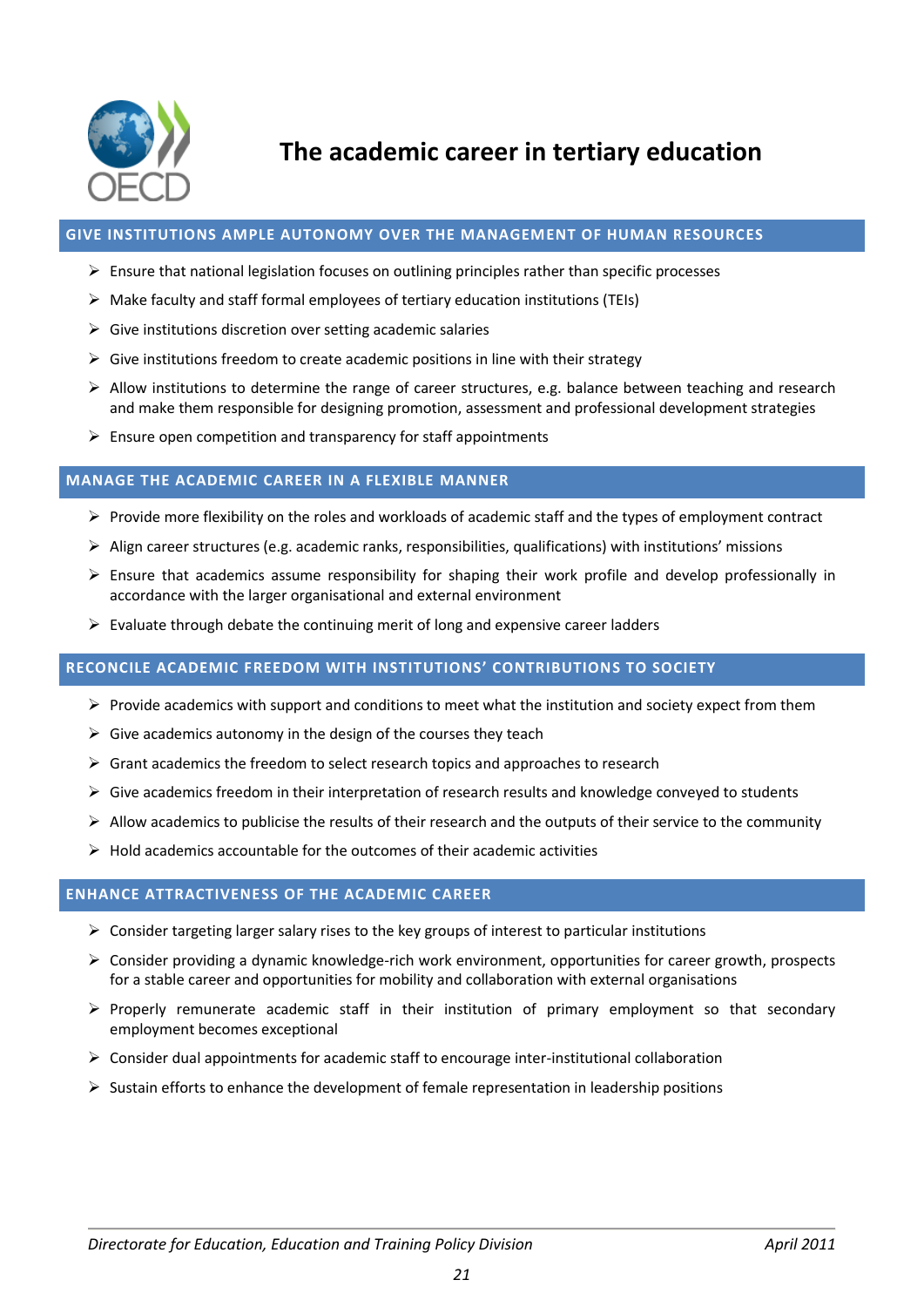# **IMPROVE ENTRANCE CONDITIONS OF YOUNG ACADEMICS**

- $\triangleright$  Provide a supporting environment to young academics upon entry into the academic career
- $\triangleright$  Ensure that recruitment processes are transparent and based on merit
- $\triangleright$  Set up a formal probationary process for new academics

## **STRENGTHEN MANAGEMENT PROCESSES AND LEADERSHIP**

- $\triangleright$  Link individual academic work to institutional strategic goals through leadership and management processes
- $\triangleright$  Foster sense of ownership and collegiality through team work, internal communication and peer reviews

## **EVALUATE AND REWARD THE ACCOMPLISHMENTS OF ACADEMICS**

- $\triangleright$  Extend rewards to areas other than research such as teaching, community service, technology transfer and dissemination activities
- $\triangleright$  Train heads of department and other senior colleagues in evaluation processes
- $\triangleright$  Consolidate mechanisms to reward academics for exemplary performance
- $\triangleright$  Diversify types of rewards such as time allowances, sabbatical periods, opportunities for activities in another organisation, support for research or further study or opportunities for training activities
- $\triangleright$  Provide simple, transparent and accepted procedures for dealing with ineffective academics

## **INTEGRATE PROFESSIONAL DEVELOPMENT THROUGHOUT THE CAREER**

- $\triangleright$  Grant academics released time and/or financial support to undertake professional development activities
- $\triangleright$  Consider participation in professional development as a requirement for salary increases
- $\triangleright$  Recognise and assist the establishment of teaching and learning centres within tertiary education systems

# **DEVELOP MECHANISMS TO SUPPORT THE WORK OF ACADEMICS**

 $\triangleright$  Create administrative units to assist academics with administrative tasks, technology transfer offices, teaching and learning centres and offices to advise students on career and other issues

# **ENHANCE CAPACITY FOR COLLABORATION AND ENCOURAGE MOBILITY**

- $\triangleright$  Ensure mutual recognition of academic career structures across institutions
- $\triangleright$  Ensure recognition of skills and experience gained outside academic institutions and provide flexible re-entry pathways to the academic profession
- $\triangleright$  Consider the creation of Centres of Excellence involving different research groups or of joint degrees between institutions
- $\triangleright$  Discourage "in-breeding" from student to staff member within the same institution
- $\triangleright$  Prepare to deal with consequences of growing internationalisation of the academic labour market

# **PROVIDE MORE FLEXIBLE EMPLOYMENT CONDITIONS FOR SENIOR ACADEMICS**

 $\triangleright$  Introduce professional development activities, more flexible working arrangements with reduced hours, working on a consultancy basis or new tasks such as curriculum development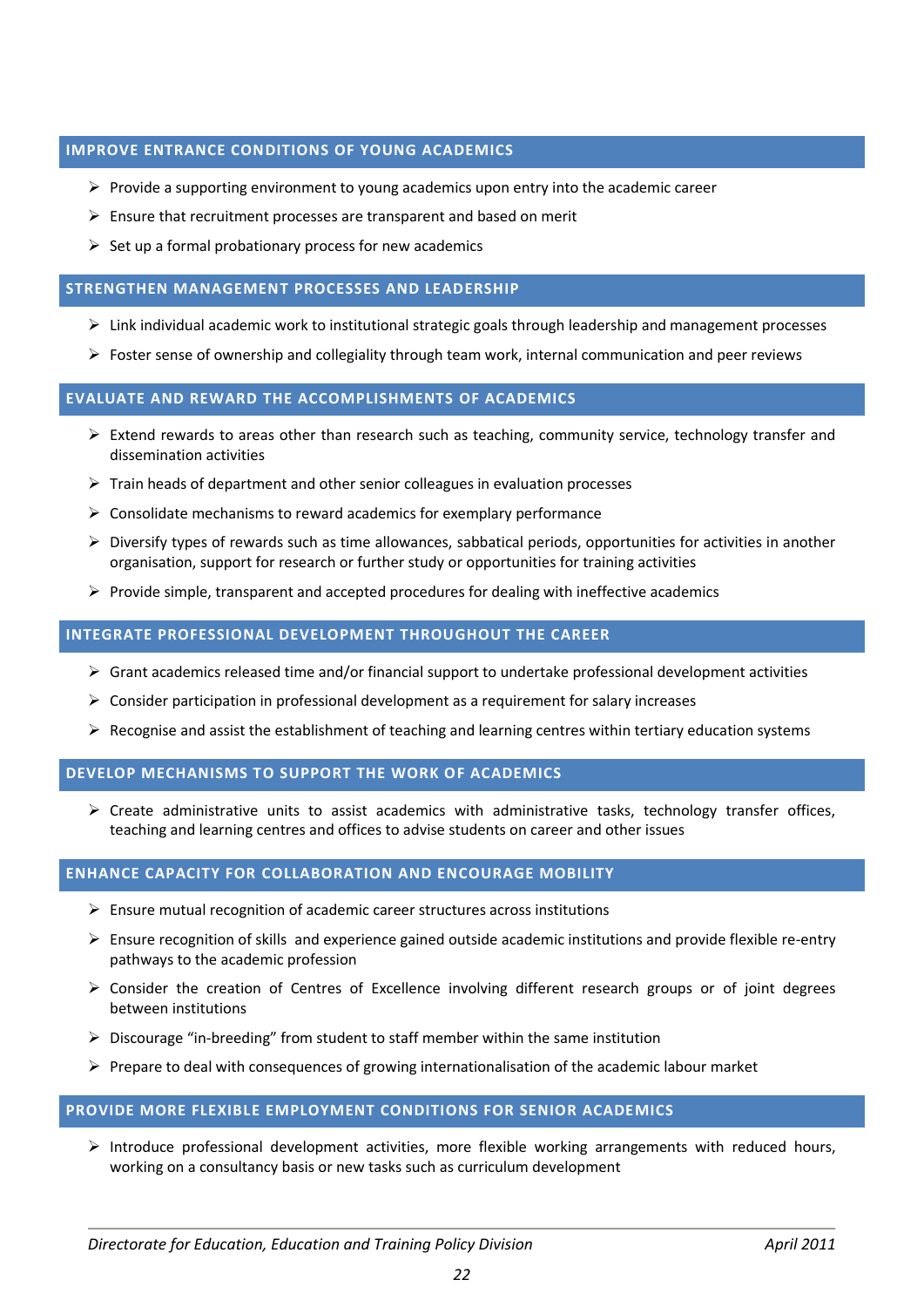

**Research and innovation in tertiary education** 

# **IMPROVE KNOWLEDGE DIFFUSION**

- Prioritise knowledge diffusion rather than strengthening commercialisation *via* stronger intellectual property rights
- $\triangleright$  Assess the impact of technology transfer offices (TTOs) in tertiary education institutions (TEIs)
- $\triangleright$  Encourage diffusion capabilities and interactive support activities of TEIs

## **IMPROVE INTERACTION AND COLLABORATION BETWEEN INSTITUTIONS**

- $\triangleright$  Develop collaboration between the tertiary education sector and firms and public research organisations to improve knowledge diffusion
- $\triangleright$  Ensure that all tertiary education institutions, including non-vocational TEIs, are responsive to industry needs for co-operative projects
- $\triangleright$  Ensure that small and medium-sized enterprises (SMEs) and firms from all technological sectors are considered when programmes are designed
- $\triangleright$  Consider broadening partnerships with industry to include industry representation on management boards or the development of co-operative education programmes

## **FOSTER NATIONAL AND INTERNATIONAL MOBILITY**

- $\triangleright$  Provide incentives to facilitate inter-sectoral mobility between firms, TEIs and public research organisations
- $\triangleright$  Ease cultural and structural barriers both to attract foreign students and researchers and to retain them
- $\triangleright$  Build attractive research environments in TEIs with the availability and quality of research infrastructure

#### **IMPROVE RESEARCH CAREER PROSPECTS**

- $\triangleright$  Address the impacts of insecurity on the attractiveness of research careers
- $\triangleright$  Improve the flexibility of public sector employment policies
- $\triangleright$  Ensure that salaries remain commensurate with other professions
- $\triangleright$  Monitor the supply and demand of human resources for science and technology and improve information on supply and demand mismatches and labour market trends
- $\triangleright$  Improve policy-relevant data on human resources for science and technology (HRST)

## **ENSURE A VARIETY OF SKILLS FOR INNOVATION**

- $\triangleright$  Combine technical skills with problem-solving capabilities and communication and management skills
- $\triangleright$  Ensure that all TEIs focus on providing their students with flexible and transferable skills and competencies

#### **MAINTAIN ADEQUATE RESEARCH INFRASTRUCTURE**

- $\triangleright$  Maintain and update regularly research infrastructure, instruments and equipment
- $\triangleright$  Establish collaborative policies across countries for the replacement of large science facilities